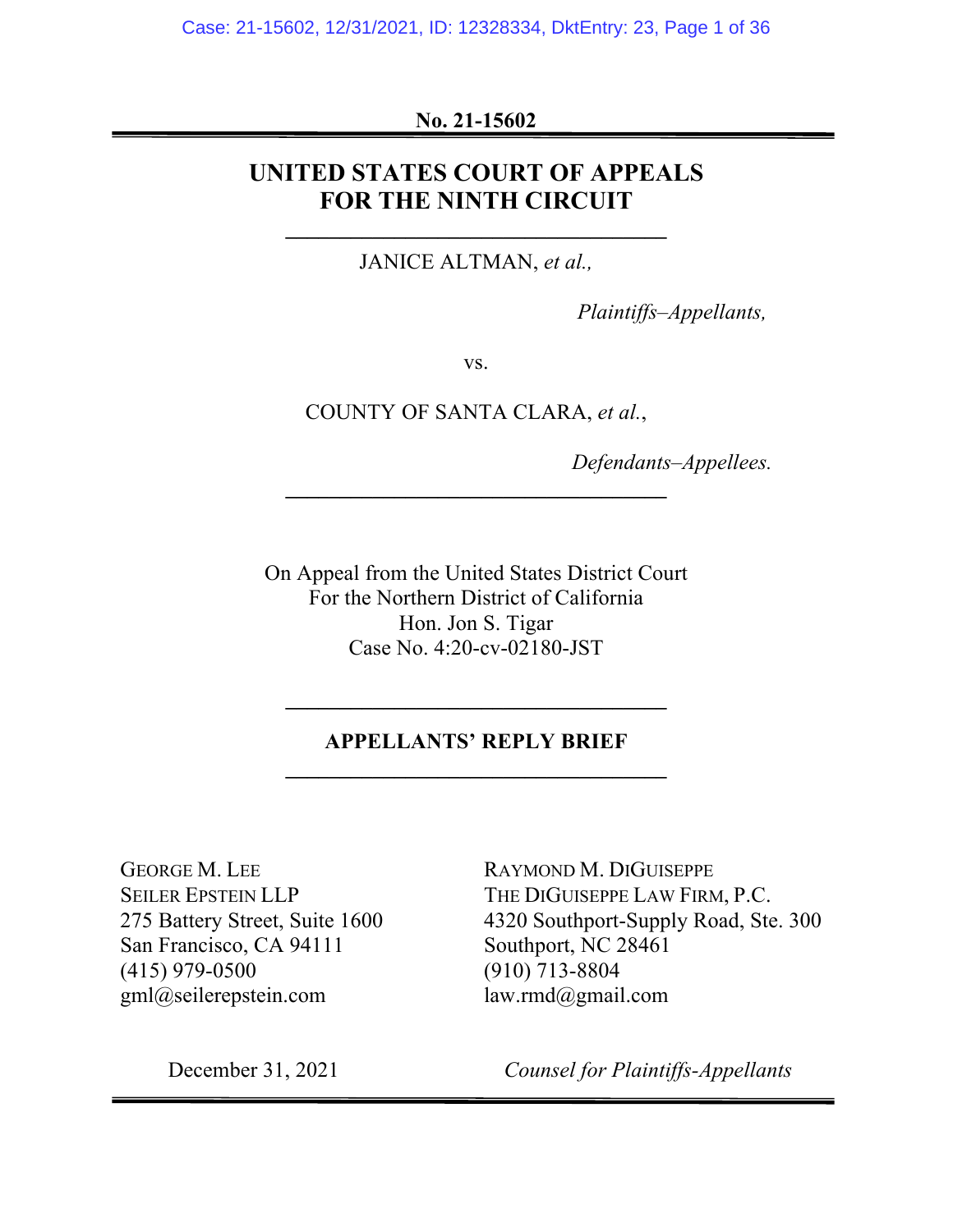# TABLE OF CONTENTS

| $\mathbf{I}$ . | APPELLEES HAVE NOT MET THEIR HEAVY BURDEN TO SHOW THAT<br>VOLUNTARY CESSATION OF THE CHALLENGED ORDERS MOOTS THE CASE.  5 |                                                                                                                                          |  |  |  |
|----------------|---------------------------------------------------------------------------------------------------------------------------|------------------------------------------------------------------------------------------------------------------------------------------|--|--|--|
|                |                                                                                                                           |                                                                                                                                          |  |  |  |
|                | B.                                                                                                                        | Appellees Continue to Claim They Have the Power to Force<br>Shutdowns of the Firearms Industry Based on the Prevailing                   |  |  |  |
|                |                                                                                                                           | C. The New Orders Did Not Address at All Appellees' Prior                                                                                |  |  |  |
|                |                                                                                                                           | D. That the Present Case Was Not a Catalyst for the New Policy                                                                           |  |  |  |
|                | E.                                                                                                                        | The Other Rosebrock Factors Also Do Not Support a                                                                                        |  |  |  |
| II.            |                                                                                                                           | THIS CONTROVERSY ALSO REMAINS LIVE BECAUSE IT IS "CAPABLE OF                                                                             |  |  |  |
| Ш.             |                                                                                                                           | PLAINTIFFS CONTINUE TO MAINTAIN A LIVE CLAIM FOR NOMINAL                                                                                 |  |  |  |
|                |                                                                                                                           | A. Plaintiffs' Nominal Damages Claim Precludes a Finding of                                                                              |  |  |  |
|                |                                                                                                                           | B. The Context of the Parties' Briefing and Arguments Was Limited<br>to the Effect of the Curbside Delivery Option on the Justiciability |  |  |  |
|                |                                                                                                                           |                                                                                                                                          |  |  |  |
|                |                                                                                                                           |                                                                                                                                          |  |  |  |
|                |                                                                                                                           |                                                                                                                                          |  |  |  |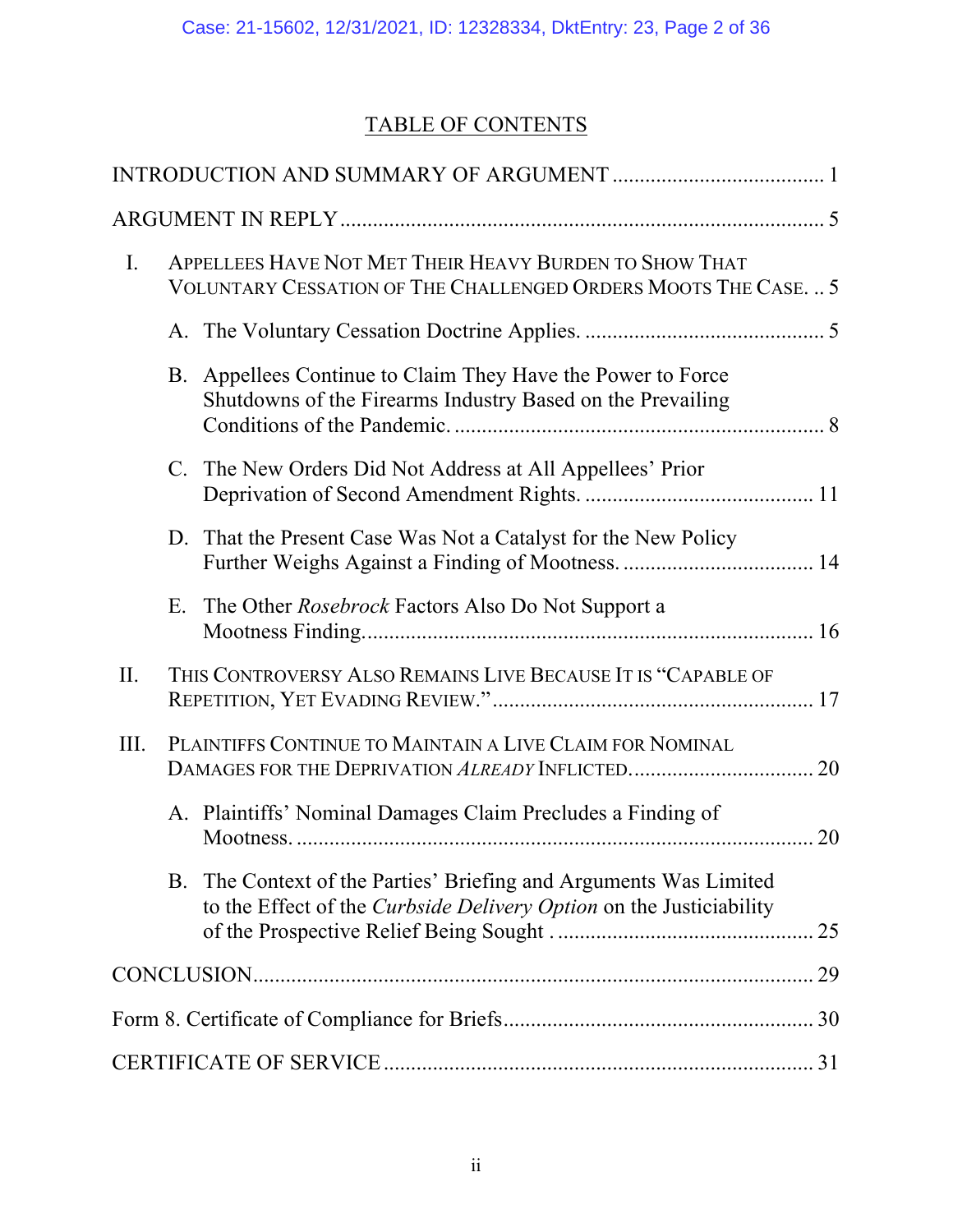# TABLE OF AUTHORITIES

# **Cases**

| Alpha Painting & Construction Company, Inc. v. Delaware River Port<br>Authority of Pennsylvania New Jersey, 822 Fed.Appx. 61 (3d Cir. 2020)  21 |
|-------------------------------------------------------------------------------------------------------------------------------------------------|
|                                                                                                                                                 |
|                                                                                                                                                 |
| American Diabetes Assn. v. United States Dept. of the Army,                                                                                     |
|                                                                                                                                                 |
|                                                                                                                                                 |
| Bernhardt v. County of Los Angeles, 279 F.3d 862 (9th Cir. 2002) 20, 23                                                                         |
|                                                                                                                                                 |
|                                                                                                                                                 |
| Carvalho v. Equifax Information Services, LLC, 629 F.3d 876 (9th Cir. 2010)  24                                                                 |
| Community House, Inc. v. City of Boise, Idaho, 623 F.3d 945 (9th Cir. 2010) 29                                                                  |
| County Motors, Inc. v. General Motors Corp., 278 F.3d 40 (1st Cir. 2002) 20                                                                     |
| County of Los Angeles Dept. of Public Health v. Superior Court,                                                                                 |
|                                                                                                                                                 |
|                                                                                                                                                 |
| Dodd v. Spokane County, Washington, 393 F.2d 330 (9th Cir. 1968)  22                                                                            |
|                                                                                                                                                 |
|                                                                                                                                                 |
| Fed. Election Com'n v. Wis. Right to Life Inc., 551 U.S. 449 (2007)  3, 18                                                                      |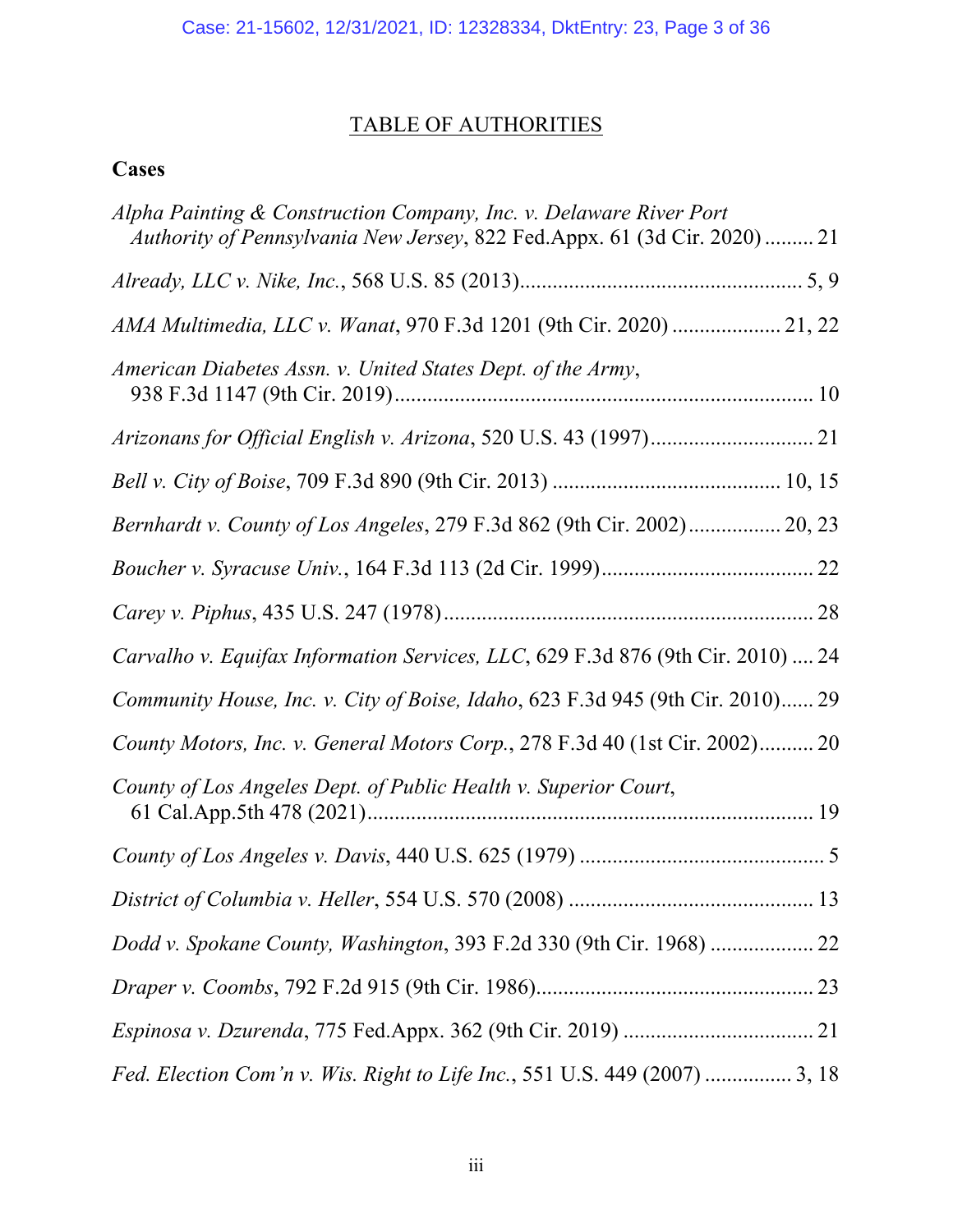| Friends of the Earth, Inc. v. Laidlaw Env't Servs. (TOC), Inc.,                |
|--------------------------------------------------------------------------------|
|                                                                                |
| Idaho Dept. of Fish & Game v. National Marine Fisheries Service,               |
| Johnson v. Rancho Santiago Cmty. Coll. Dist., 623 F.3d 1011 (9th Cir. 2010) 23 |
|                                                                                |
|                                                                                |
|                                                                                |
| Native Village of Nuiqsut v. Bureau of Land Management,                        |
| Planned Parenthood of Greater Washington and North Idaho v. U.S. Dept. of      |
| Praise Christian Ctr. v. City of Huntington Beach,                             |
| Public Utilities Com'n of State of Cal. v. F.E.R.C.,                           |
|                                                                                |
| Roman Catholic Diocese of Brooklyn v. Cuomo, __ U.S. __,                       |
|                                                                                |
| Seven Words LLC v. Network Solutions, 260 F.3d 1089 (9th Cir. 2002)  21, 22    |
| Shoshone-Bannock Tribes v. Fish & Game Com'n, Idaho,                           |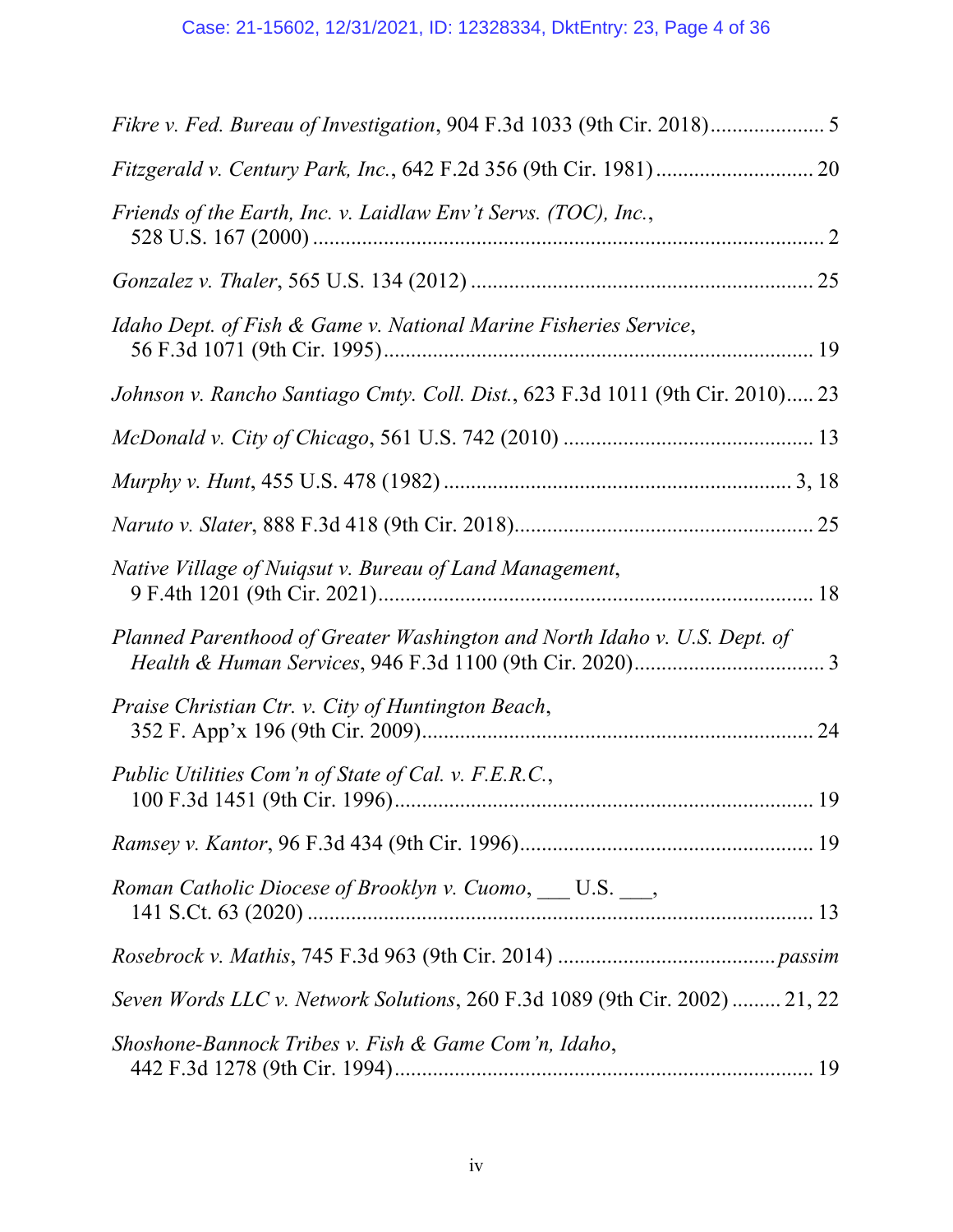# Case: 21-15602, 12/31/2021, ID: 12328334, DktEntry: 23, Page 5 of 36

| Walsh v. Nevada Dept. of Human Resources, 471 F.3d 1033 (9th Cir. 2006)  21 |  |
|-----------------------------------------------------------------------------|--|
|                                                                             |  |
|                                                                             |  |
|                                                                             |  |
|                                                                             |  |

# **Statutes**

|--|

# **Rules**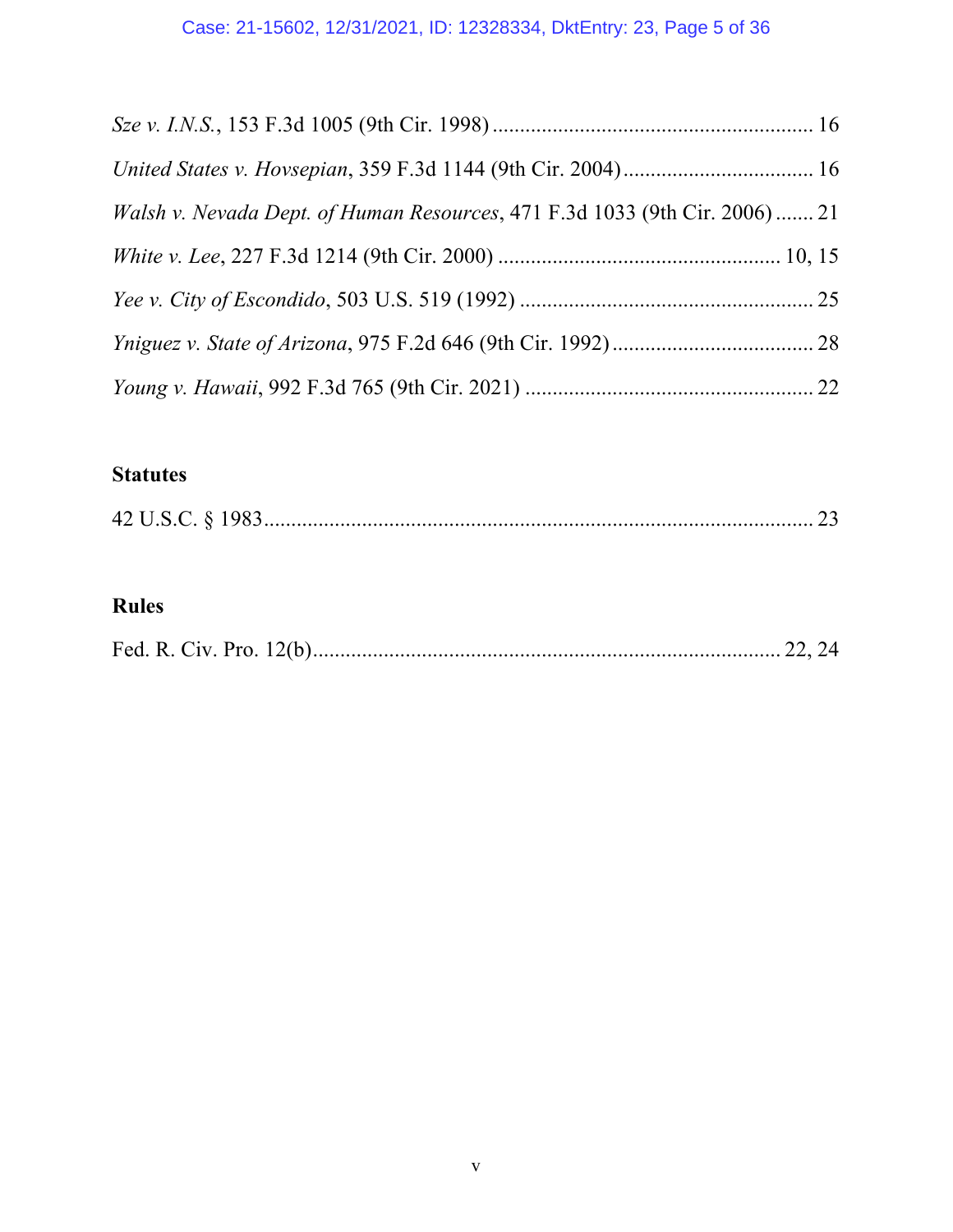### **INTRODUCTION AND SUMMARY OF ARGUMENT**

At the outset of the ongoing COVID-19 pandemic, an unelected clique of county health officers, accountable to no electorate or constituency, banded together to make judgment calls about what constituted the "essential" needs of the citizenry during such a crisis. These judgments became the basis of executive edicts, dictating with the force of criminal law, that all so-called "*non*-essential" businesses must close their doors. These edicts compelled the shutdown of the entire firearms industry, without regard for the fundamental Second Amendment rights of millions of law-abiding citizens for whom access to firearms retailers, ammunition retailers, and shooting ranges was unquestionably *essential* to exercise their constitutional right to keep and bear arms.

When the counties did finally reopen retail for everyone, some two months later, this action challenging the unconstitutionality of the Appellee-Counties' previous shutdowns orders did not suddenly become moot. The controversy persisted just the same, and it will continue to persist until the important legal question at the center of the case is resolved on the merits, i.e., whether government officials have the power to shut down the industry necessary for lawabiding citizens to exercise their Second Amendment rights for indefinite periods of time in the name of combatting a public health crisis.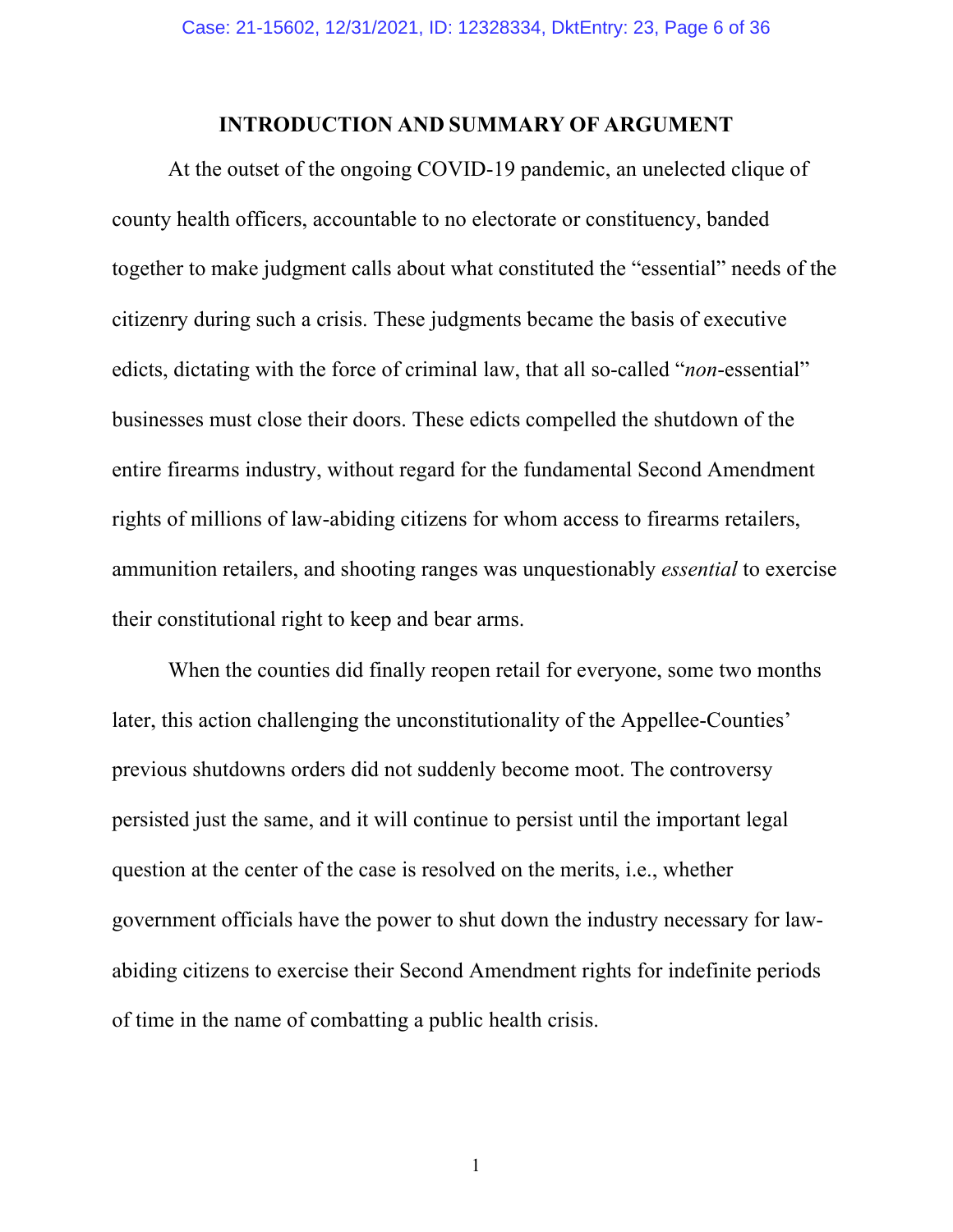Appellees cannot escape this conclusion. They cannot carry their "heavy burden" of showing it is "absolutely clear that the allegedly wrongful behavior could not reasonably be expected to recur," as they must in order to rely on their voluntary cessation of the shutdown orders to demonstrate the case is now "moot." *Friends of the Earth, Inc. v. Laidlaw Env't Servs. (TOC), Inc.*, 528 U.S. 167, 190 (2000); *Rosebrock v. Mathis*, 745 F.3d 963, 972 (9th Cir. 2014) (internal quotations omitted) ("Ultimately, the question remains whether the party asserting mootness has met its heavy burden of proving that the challenged conduct cannot reasonably be expected to recur.").

Appellees have never committed to an unequivocal or permanent change in their policies that led to the shutdowns. To the contrary, they have expressly reserved to themselves the power to reinstate similar shutdowns at any time, if and when, in their unilateral judgment, the prevailing conditions of the pandemic warrant declaring the firearms industry *non*-essential. And their new claim, contained solely within the confines of an appellate brief, that they don't intend to "reinstate prohibitions of the type challenged here," Ans. Brf. at 29, comes with the glaring disclaimer that this promise is "based upon currently foreseeable conditions," *id.* at 15, 29 37-37. It does not mean "they would *never* reinstate similar restrictions" because they "have not renounced their power to close retail" based on such judgments, *id.* at 29, 31 (italics added). Moreover, the retail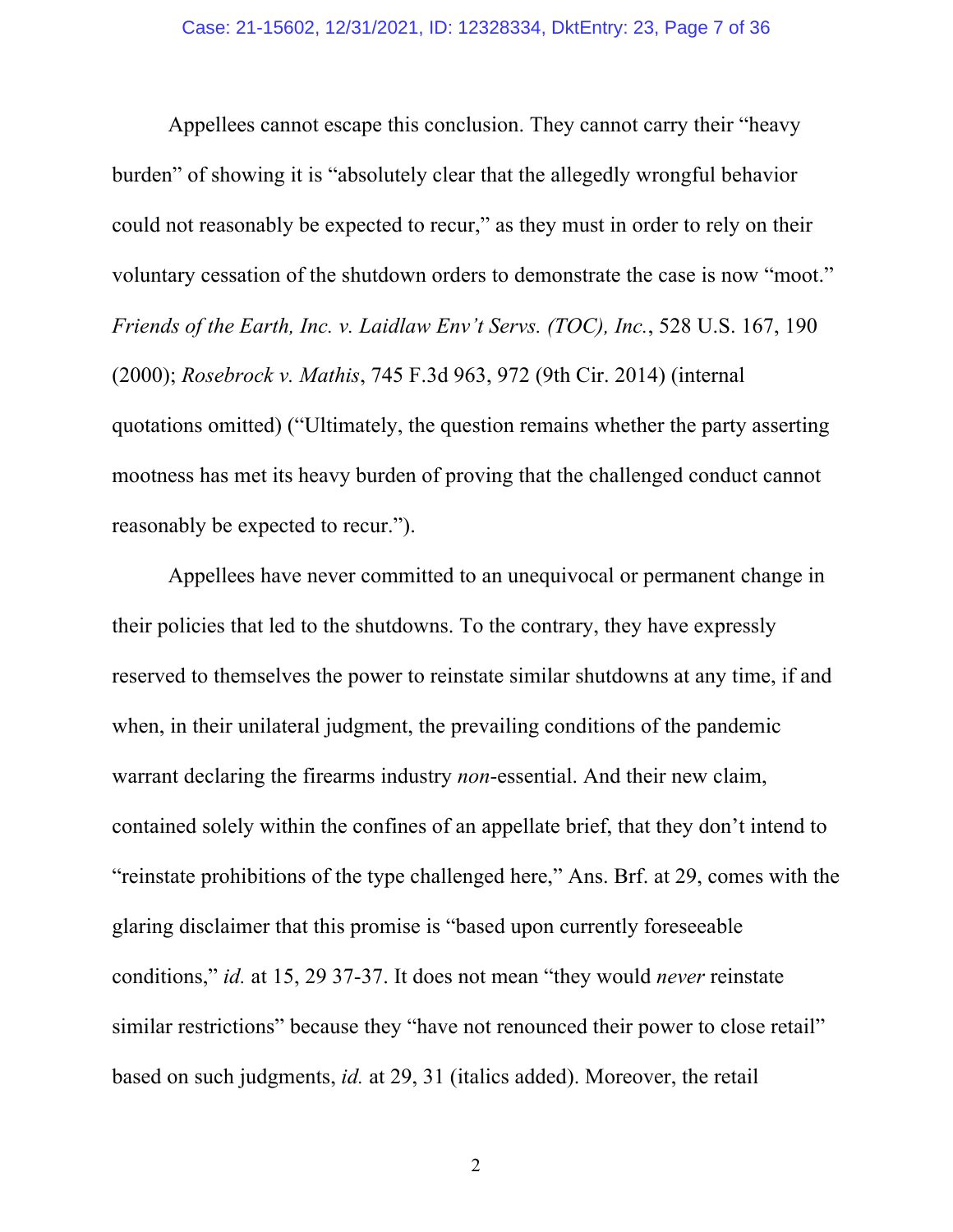reopenings in June 2020—by which time firearm and ammunition sales had effectively been halted for 81 days—left completely unaddressed any of the objections to the previous policies that Plaintiffs raised. *See Rosebrock*, 745 F.3d at 972 (if "the policy change fully addresses all of the objectionable measures that [the Government] officials took against the plaintiffs in th[e] case," a finding of mootness may be more appropriate). In fact, Appellees continued to insist throughout the litigation that the Second Amendment was not even implicated much less violated, refusing to take any responsibility for what they *now* admit on appeal was actually an "eight-to-ten week deprivation" of Plaintiffs' rights. Ans. Brf. at 23.

For the same essential reasons, there exists "a demonstrated probability that the same controversy will recur involving the same complaining party," *Murphy v. Hunt*, 455 U.S. 478, 482 (1982)—which simply means a probability that "materially similar" circumstances will recur, *Fed. Election Com'n v. Wis. Right to Life Inc.*, 551 U.S. 449, 463 (2007)—and, as Appellees "assume" to be true, Ans. Brf. at 30, the deprivation is "of a type inherently shorter than the duration of litigation," *Planned Parenthood of Greater Washington and North Idaho v. U.S. Dept. of Health & Human Services*, 946 F.3d 1100, 1109 (9th Cir. 2020). Accordingly, the claims here are necessarily "capable of repetition, yet evading review," which independently preserves their justiciability. *Id.* As long as the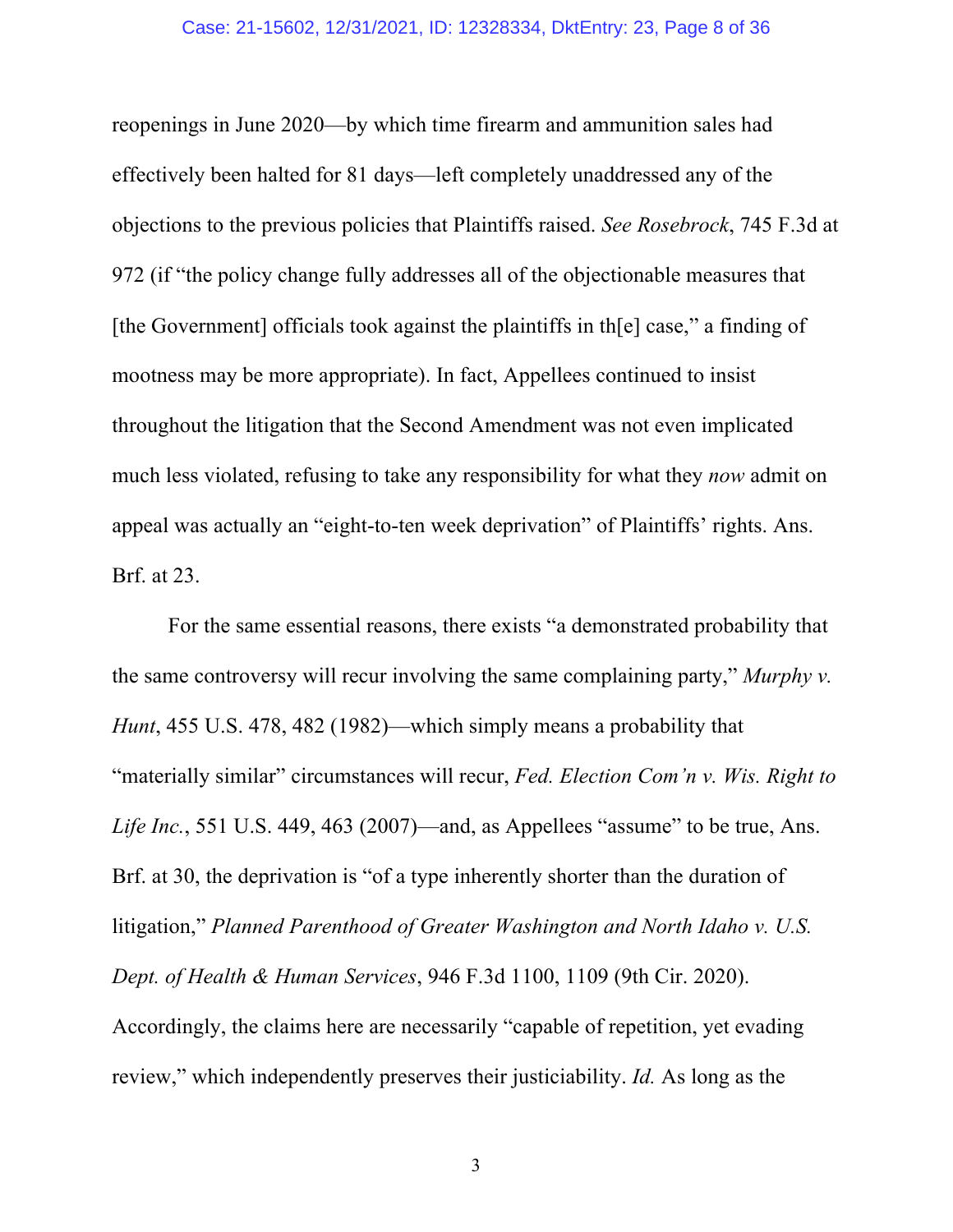#### Case: 21-15602, 12/31/2021, ID: 12328334, DktEntry: 23, Page 9 of 36

counties continue to ignore the significance of the deprivation of Plaintiffs' rights while granting themselves the right to reinstate their orders at any time based on the "case counts, hospitalization rates, and testing capacity" of this pandemic, Plaintiffs remain under a constant threat of constitutional injury.

Plaintiffs also continue to maintain a live case, because they have sought nominal damages for the past constitutional injuries inflicted, a plain fact which prevents dismissal. Plaintiffs did not and could "waive" or "forfeit" the *argument* that their nominal damages claim *also* precludes a finding of mootness. They need only have raised the *claim* itself, and the inescapable legal effect of it is to bar dismissal. Further, Plaintiffs' arguments about mootness were properly tailored to the specific nature of the circumstances and the parties' dispute actually before the district court at the time it requested briefing and arguments; it was only later, based on *subsequent* events, that the court abruptly jettisoned the claims against Appellees as moot. Plaintiffs certainly did not engage in the sort of gamesmanship that the forfeiture rule is designed to prevent. Even if a finding of forfeiture *could* be made under these circumstances, this all presents a pure question of law that is entirely appropriate and ripe for adjudication. And, again, the inevitable effect of the nominal damages claim is just *one* of multiple independent bases compelling the conclusion that Plaintiffs' action continues to present a live case and controversy.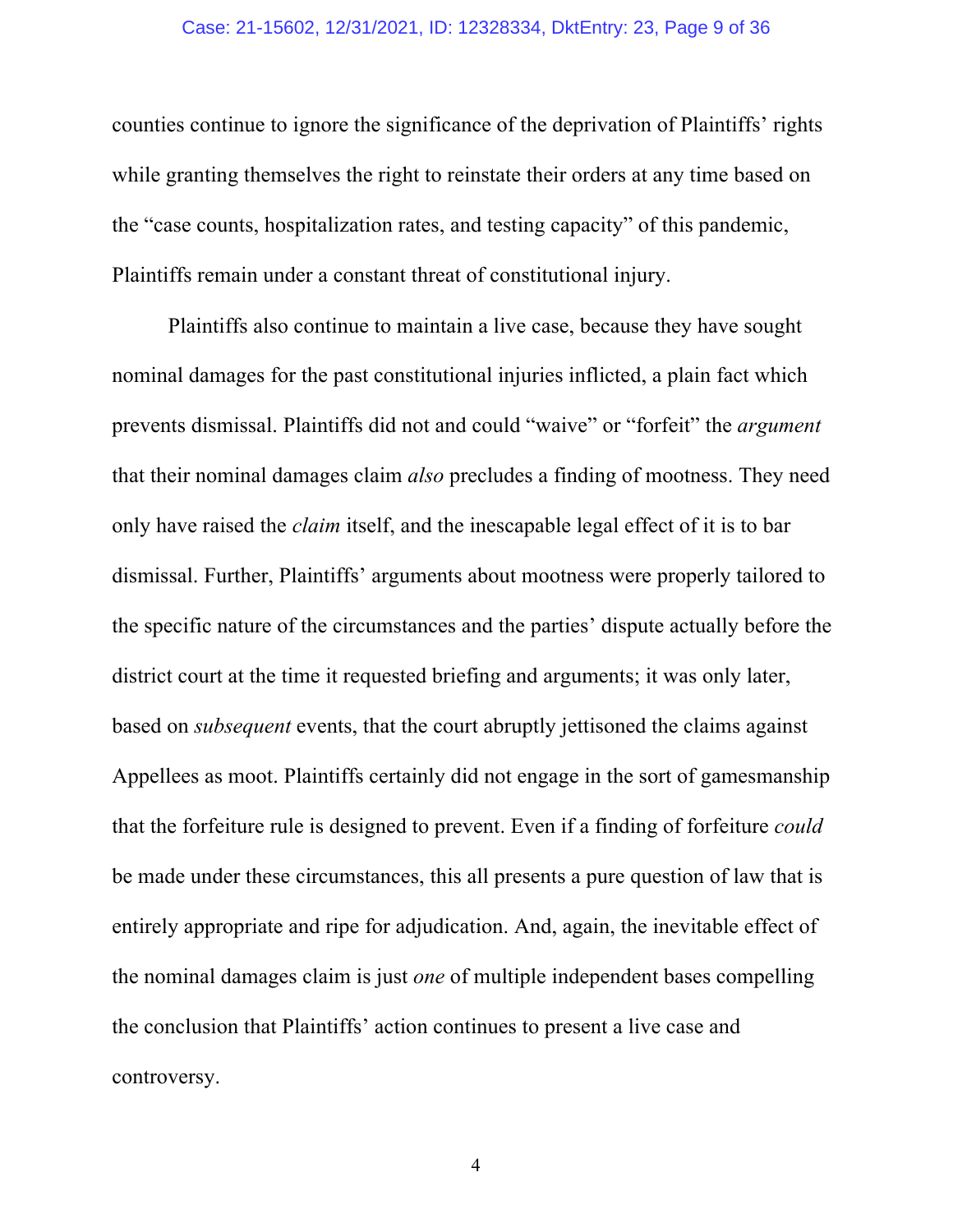#### **ARGUMENT IN REPLY**

### **I. APPELLEES HAVE NOT MET THEIR HEAVY BURDEN TO SHOW THAT VOLUNTARY CESSATION OF THE CHALLENGED ORDERS MOOTS THE CASE.**

#### **A. THE VOLUNTARY CESSATION DOCTRINE APPLIES.**

Initially, Appellees proclaim that "The Voluntary Cessation Exception Does Not Apply." Ans. Brf, at 18. Their argument misconstrues or misapprehends the voluntary cessation doctrine by suggesting Plaintiffs must show that Appellees acted with "pretextual" purposes designed to "manipulate court proceedings and evade judicial review" in finally lifting the shutdown orders. *Id.* at 18-20. But as they admit, *they* carry the burden here. *Id.* at 19. As they also admit, no one factor is definitive in determining whether they have carried this heavy burden, *id.* at 26, as the voluntary cessation doctrine ultimately "requires a defendant to establish 'that it is absolutely clear the allegedly wrongful behavior could not reasonably be expected to recur,'" *id.* at 19 (quoting *Already, LLC v. Nike, Inc.*, 568 U.S. 85, 91 (2013)). Relatedly, but independently, Appellees must also show that '"interim relief or events have completely and irrevocably eradicated the effects of the alleged violation.'" *Fikre v. Fed. Bureau of Investigation*, 904 F.3d 1033, 1037 (9th Cir. 2018) (quoting *County of Los Angeles v. Davis*, 440 U.S. 625, 631  $(1979)$ ).

Not only does the voluntary cessation doctrine *apply* here, but the clear weight of relevant factors squarely *resolves* in Plaintiffs' favor. Even the district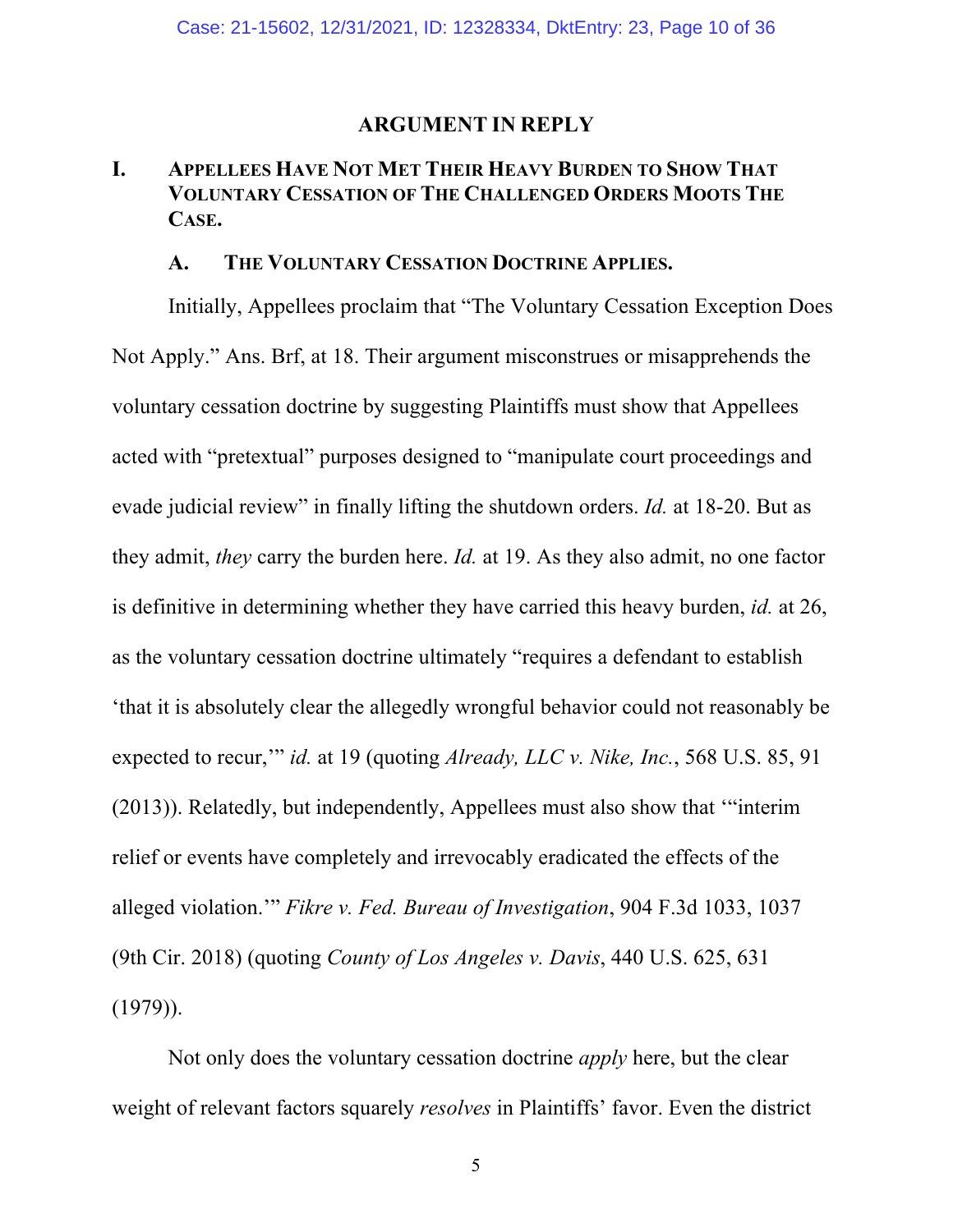#### Case: 21-15602, 12/31/2021, ID: 12328334, DktEntry: 23, Page 11 of 36

court—once it directly addressed the issue five months later in connection with the County of Alameda's motion to dismiss—agreed. Focusing on the essential question whether the county had clearly demonstrated a permanent abandonment of its previous policy, the court found the policy change "was not 'broad in scope' or 'unequivocal in tone"' because "neither the State of California nor Alameda County has committed to permanently abandoning the closure of non-essential retail businesses as a means of fighting COVID-19 or evinced any intent to exempt firearms retailers from future closures." 2-ER-50 [ECF 80 at 9:11–14].

Apparently now struck by the significance of this factor to the carrying of their actual burden, Appellees make a last-second attempt to fill the void with carefully crafted promises limited to the confines of their brief. They say that "*based on currently foreseeable conditions*," they "do not intend" to "reinstate prohibitions of the type challenged here," "issue orders similar to those Plaintiffs challenge in this case," or "issue similar restrictions." Ans. Brf. at 15, 29, 36 (italics added). Any such promises are obviously not binding on the counties, as they cannot and do not in any way alter, rescind, or disclaim the powers that their health officers expressly reserved *to themselves* to modify their orders as *they* see fit. *See, e.g.*, Santa Clara County Order, 3-ER 588 [ECF 50, Exh. A, § 1, at 2] ("The businesses and activities allowed under this Order may be modified as necessary based on *the Health Officer's* analysis of that data.") (italics added). But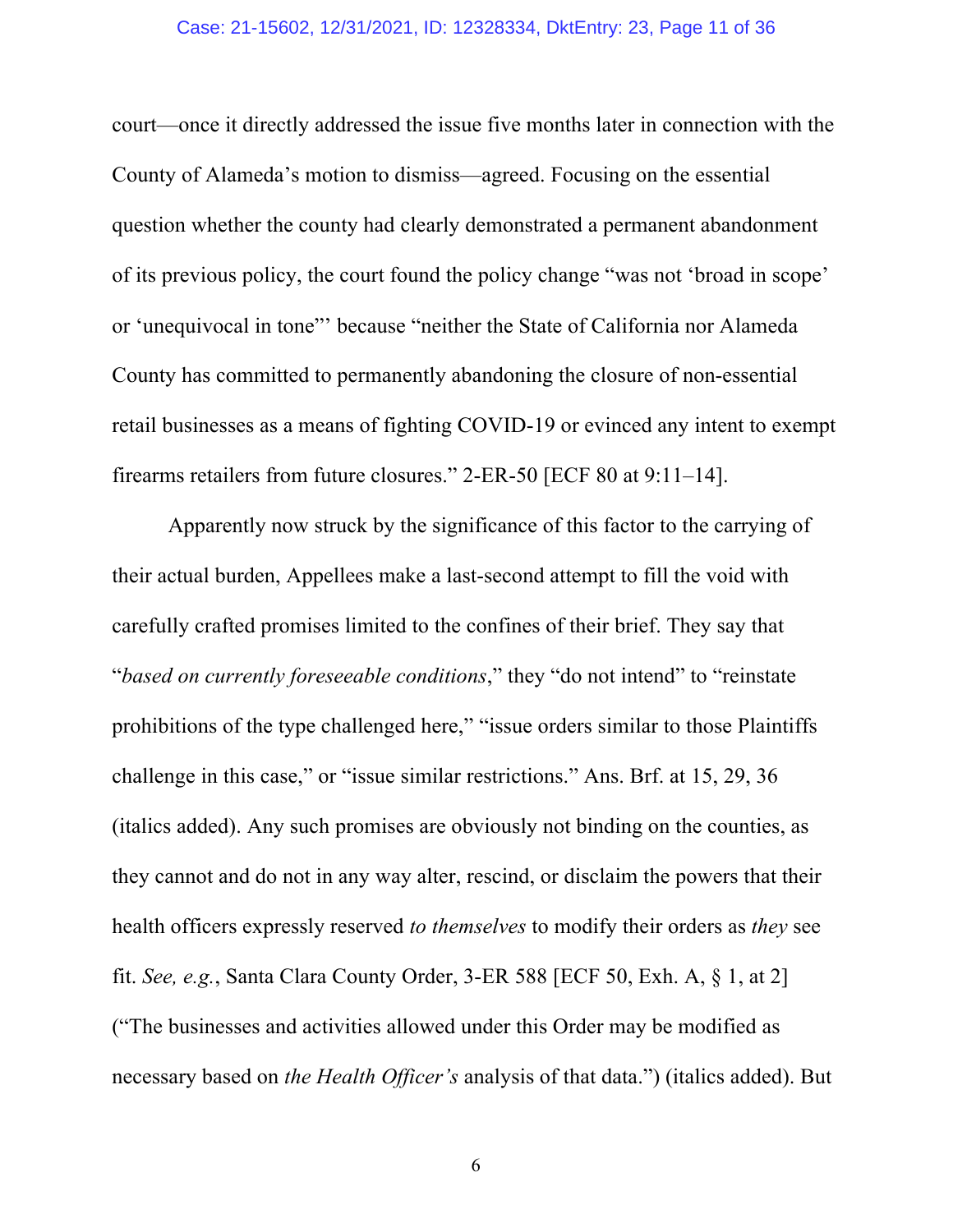#### Case: 21-15602, 12/31/2021, ID: 12328334, DktEntry: 23, Page 12 of 36

the promises are also empty. Appellees use this late-stage play to tee up a claim central to their theme on appeal—that any further orders issued at any time in the future would necessarily be based on "different circumstances" because all such orders would be based on the then-prevailing "case counts, hospitalization rates, and testing capacity" of the COVID-19 pandemic. Ans. Brf. at 16, 26. Thus, so the story goes, all future orders effecting any shutdowns of the firearms industry would necessarily present "a new controversy" involving "dissimilar circumstances," rendering any controversies involving any previous shutdown orders constitutionally stale for purposes of Article III. *Id.* at 16, 29-30.

Appellees are merely promising that they won't issue further shutdown orders based on *precisely the same* pandemic conditions—which is meaningless since the constantly fluctuating "case counts, hospitalization rates, and test capacity" are never the same—while expressly stating an intent to reserve and exercise their powers as they see fit based on any new or different data or features of the pandemic that they believe warrant further shutdowns. Appellees' posturing certainly does not provide any assurance, much less absolute clarity, that "the allegedly wrongful behavior could not reasonably be expected to recur." In fact, it highlights the corollary factor that always weighs heavily against a finding of mootness under the voluntary cessation doctrine, and on which the district court itself expressly relied in rejecting Alameda County's mootness claim—'"the new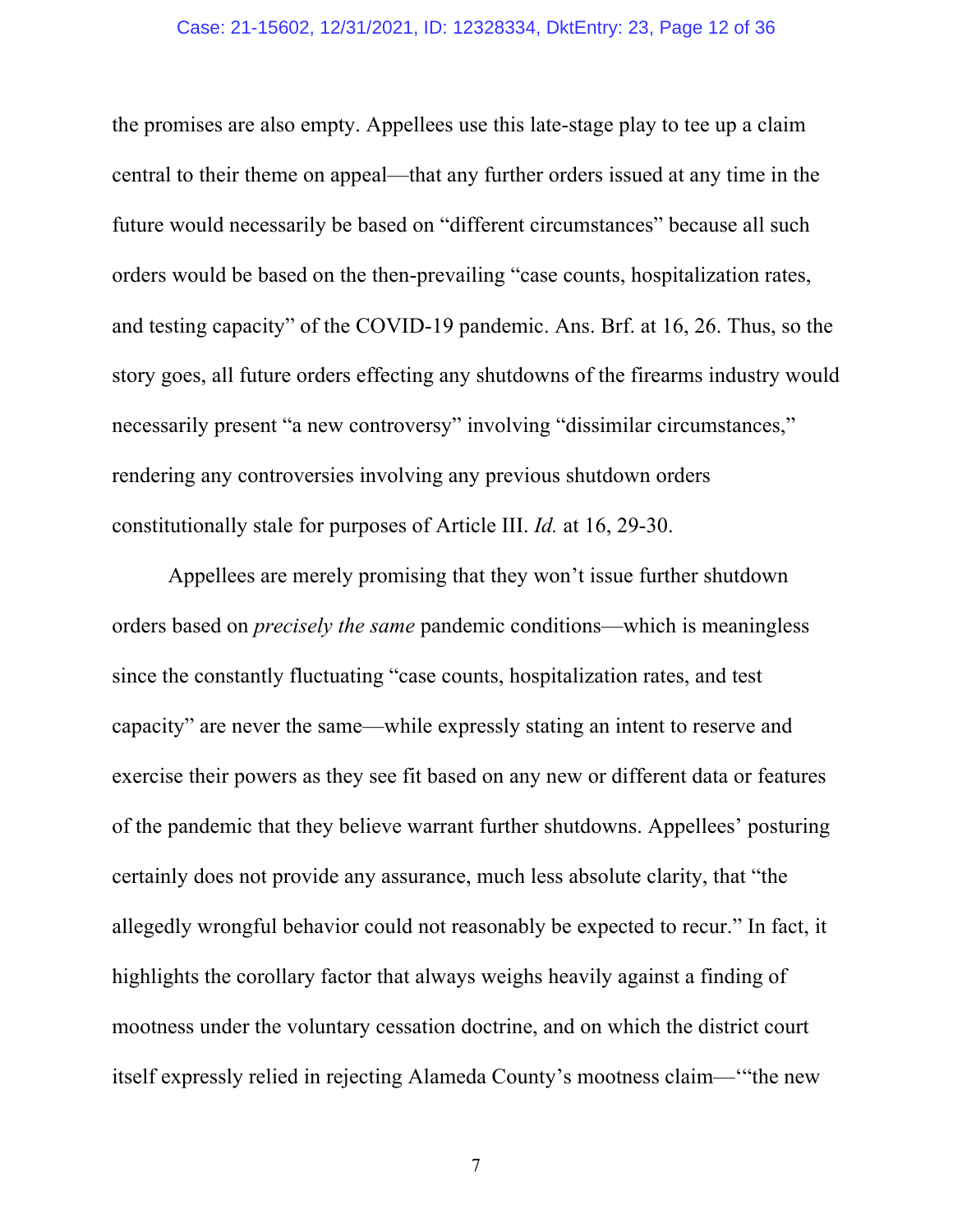policy could be easily abandoned or altered in the future."' 2-ER-50 [ECF 80 at 9:14–15 (quoting *Rosebrock*, 745 F.3d at 971)]. For the same essential reasons, Appellees cannot show "interim relief or events have completely and irrevocably eradicated the effects of the alleged violation." *Fikre*, 904 F.3d at 1037.

Under these circumstances, Appellees necessarily cannot carry their "heavy burden of persuading the court that the challenged conduct cannot reasonably be expected to start up again." *Id.* And the same conclusion holds throughout a closer examination of the situation under the non-exhaustive *Rosebrock* factors commonly applied in mootness analyses.

### **B. APPELLEES CONTINUE TO CLAIM THEY HAVE THE POWER TO FORCE SHUTDOWNS OF THE FIREARMS INDUSTRY BASED ON THE PREVAILING CONDITIONS OF THE PANDEMIC.**

Again, the ultimate burden of the party claiming mootness based on its voluntary cessation of the challenged conduct is to prove with absolute clarity that "the allegedly wrongful behavior could not reasonably be expected to recur." The *Rosebrock* factors most directly focused on this inquiry are whether "the policy change is evidenced by language that is broad in scope and unequivocal in tone" and, of close relation, whether it "could be easily abandoned or altered." *Rosebrock*, 745 F.3d at 972. As we have already seen, the only attempt Appellees have made to meet this fundamental element of their burden is their non-binding, late-stage play disclaiming an intent to reimpose shutdowns of the firearms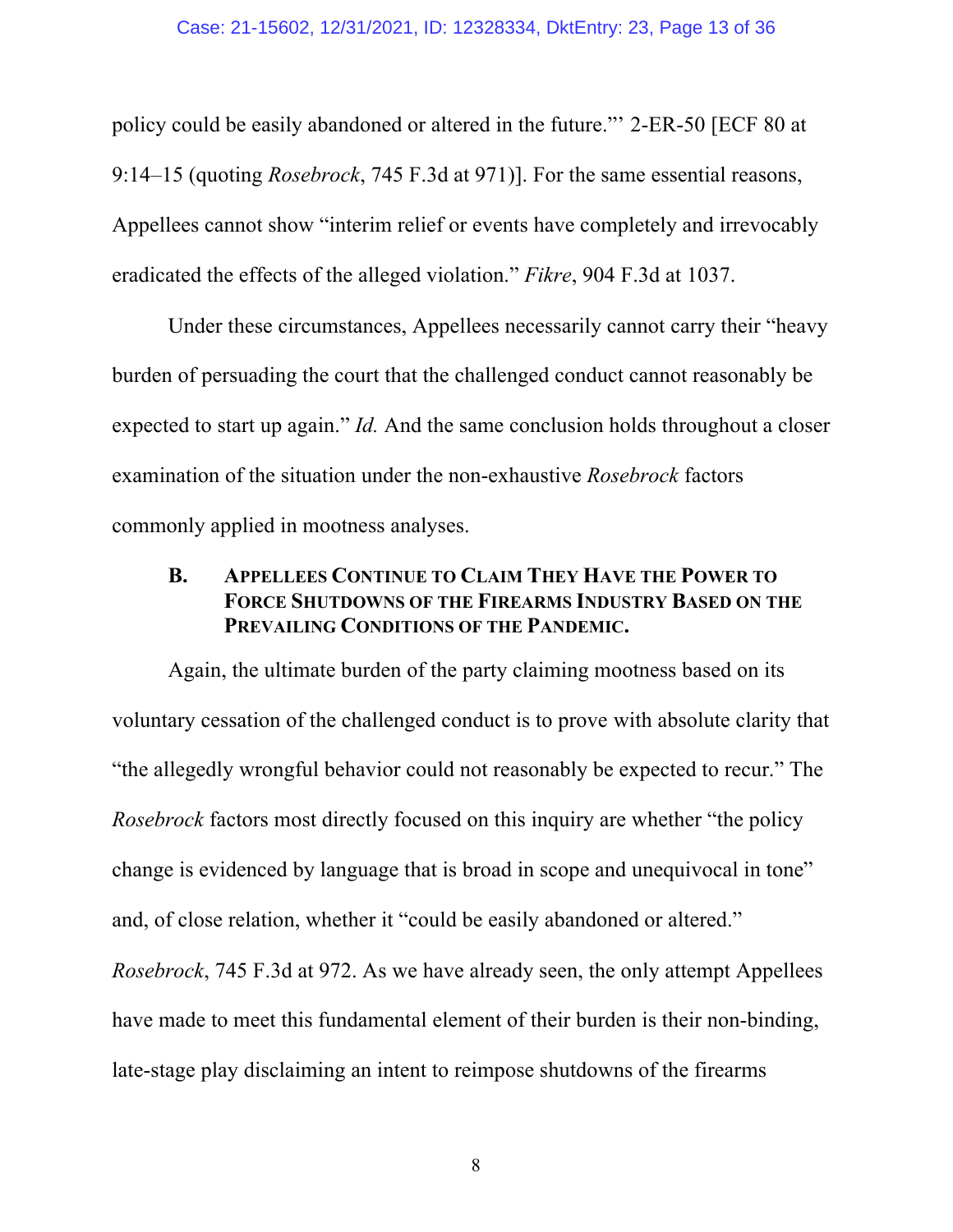#### Case: 21-15602, 12/31/2021, ID: 12328334, DktEntry: 23, Page 14 of 36

industry based on the previous or currently prevailing pandemic conditions that led to the initial shutdowns, while reasserting their ability to do so based on any "dissimilar circumstances" the future may bring, including any differences in the basic "COVID Indicators." Ans. Brf. at 16, 26. Appellees make clear that they "have *not* declared they would never reinstate similar restrictions," "have *not* renounced their power to" do so, and have *not* "declared they never will again." *Id.* at 29, 30 (italics added). Instead, despite their attempts to placate with late-stage assurances of benevolent intentions, they are essentially continuing to say, as they have all along, that they remain free to impose shutdowns on *all* industries and businesses based on their own assessments of what is "essential" to the public good *regardless* of whether doing so results in a deprivation of constitutional rights.

*That* is the nub of this controversy, and Appellees' doubling-down on this claim of power underscores the importance of a merits adjudication. Indeed, if Appellees can avoid liability under a cloak of "mootness" here, more than the fundamental Second Amendment rights are in jeopardy. Appellees could claim this power to infringe upon all manner of constitutional rights that don't jive with the prevailing winds of their policy determinations regarding the "COVID Indicators." This situation is nothing like the cases that Appellees cite for support. In *Already, LLC v. Nike, Inc.*, cited in Appellees' Ans. Brief at pp. 17-19, defendant Nike "unconditionally and irrevocably covenant[ed] to refrain from making *any* claim(s)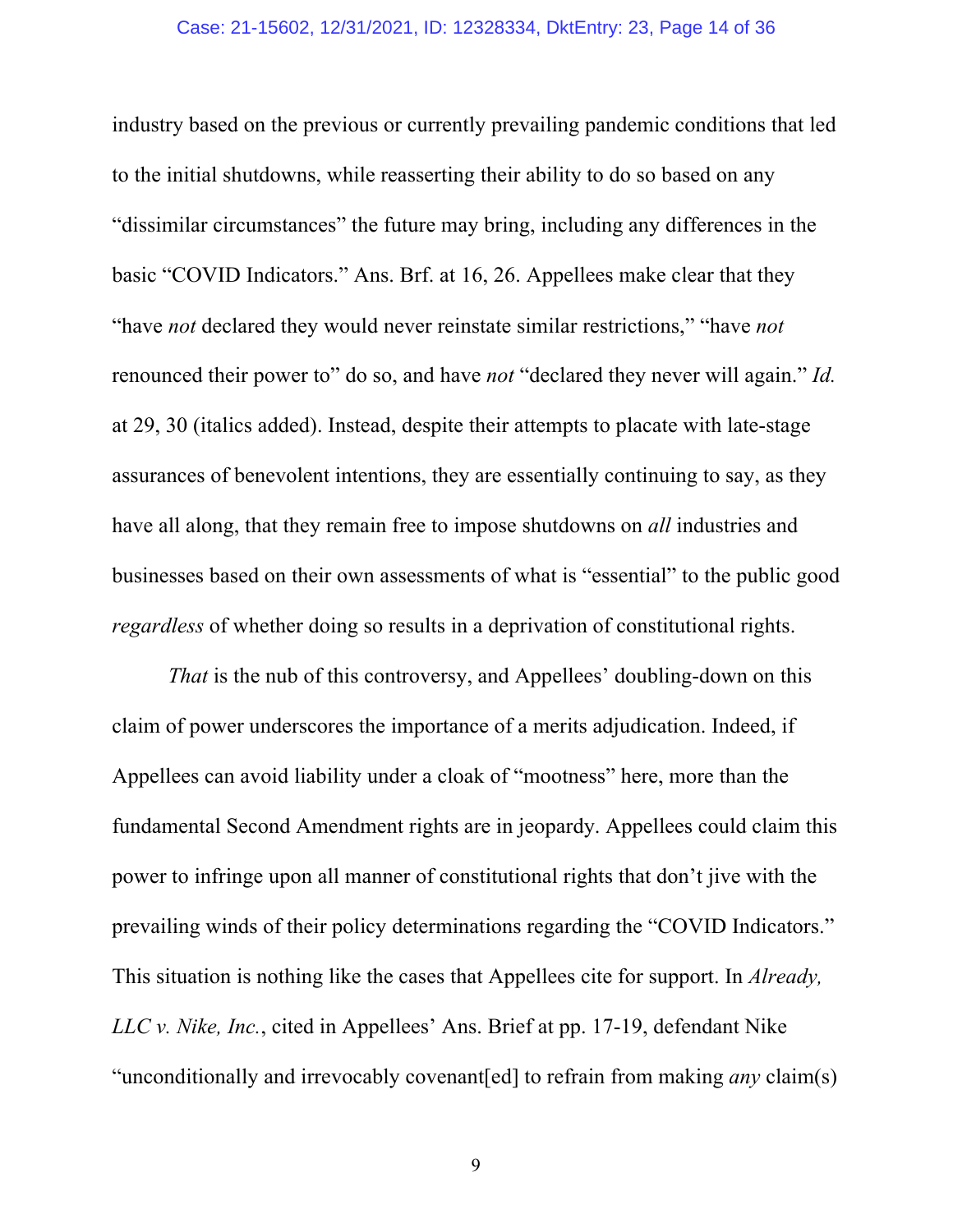or demand(s) … against Already" of the sort that spurred the litigation, 568 U.S. at 93 (emphasis original). In *American Diabetes Assn. v. United States Dept. of the Army*, 938 F.3d 1147 (9th Cir. 2019), cited in Appellees' Ans. Brief at p. 23, after it was sued over a regulation prohibiting treatment of diabetic children in a youth program, the Army issued a new memorandum and policy that "unequivocally renounce[d] the previously challenged prohibition on care" and required the provision of special needs accommodations except under rare circumstances, 938 F.3d at 1153. Similarly, in *White v. Lee*, 227 F.3d 1214 (9th Cir. 2000), cited in Appellees' Ans. Brief at p. 23, after being sued for allegedly harassing plaintiffs in violation of their First Amendment rights, HUD implemented and memorialized a new policy specifically prohibiting agency investigations into protected First Amendment activity, which reflected "a permanent change in the way HUD conducts FHA investigations," reinforced by a press release and new field handbook that incorporated the new policy, 227 F.3d at 1225, 1234.

These cases are miles away from Appellees' non-binding, empty promises, which instead put the case squarely in the camp of cases like *Bell v. City of Boise*, 709 F.3d 890 (9th Cir. 2013), where "[e]ven assuming [the] Defendants [may] have no intention to alter or abandon the [new policy], the ease with which [they] could do so counsels against a finding of mootness, as a case is not easily mooted where the government is otherwise unconstrained should it later desire to reenact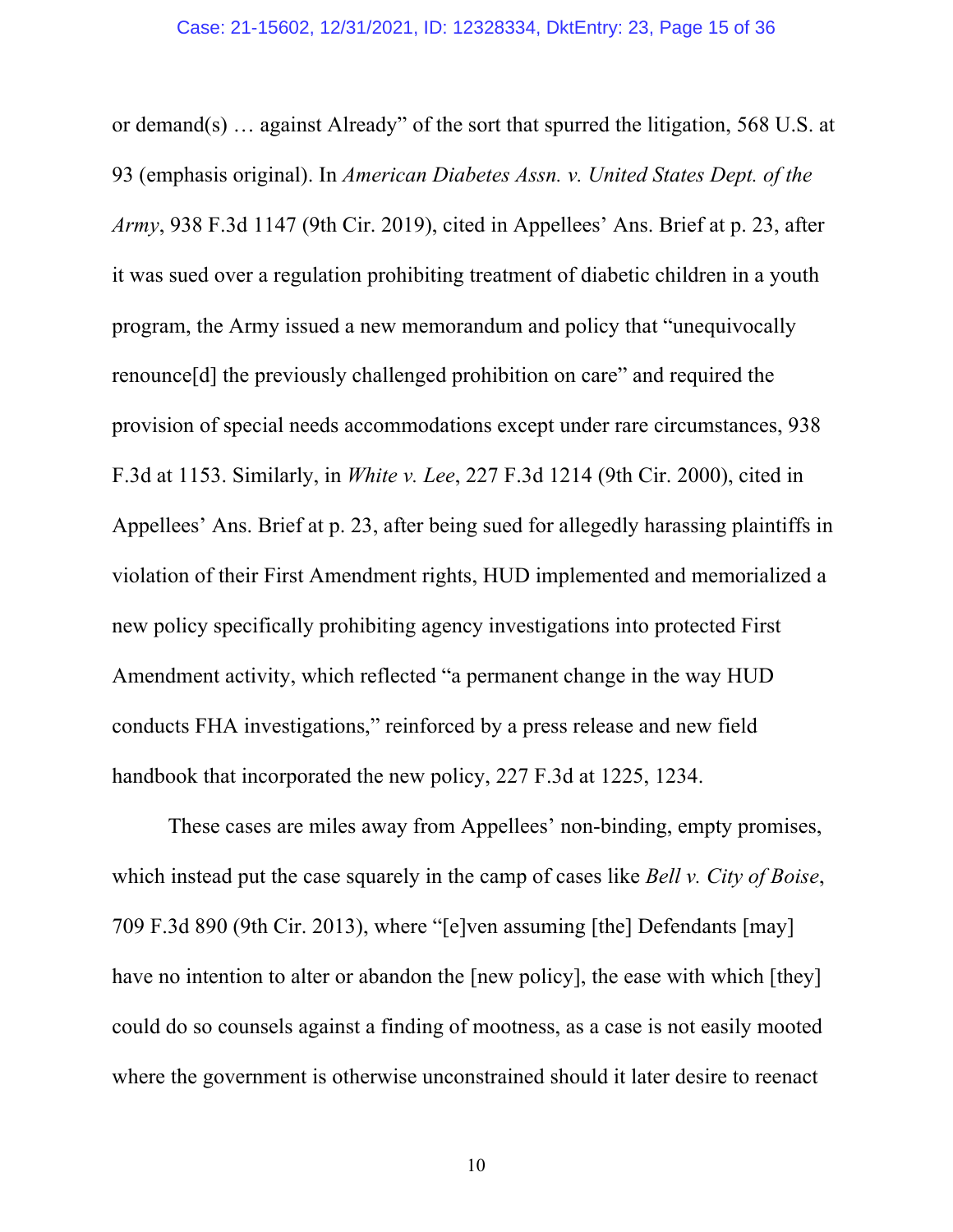the provision." *Id.* at 900 (internal quotations omitted). This is especially true when Appellees ultimately *reassert* the ability to impose any new shutdown orders whenever they like based on the future "COVID Indicators."

### **C. THE NEW ORDERS DID NOT ADDRESS AT ALL APPELLEES' PRIOR DEPRIVATION OF SECOND AMENDMENT RIGHTS.**

Another *Rosebrock* factor of significance in reaching a proper finding of mootness is whether "the policy change fully addresses all of the objectionable measures that the Government officials took against the plaintiffs in the case." 745 F.3d at 971. Appellees attempt to assume this factor away, claiming simply, "Plaintiffs do not dispute that, as revised in May and early June 2020," the orders "fully address[] all of the objectionable measures . . .—ranges and gun stores reopened." Appellees' Ans. Brf. at 22.

The revised county orders did not address, or even pretend to concern themselves with, any activity protected by the Second Amendment. While the broad county retail reopenings which occurred between May 29 and June 2, 2020, *happened to* include gun stores and ammunition vendors, those orders sidestepped the very fundamental concern of this lawsuit, which, as framed in the very first paragraph of Plaintiffs' complaint is that "California's local governments, whether legislatively or by executive decree, cannot simply suspend the constitution. Authorities may not, by decree or otherwise, enact and/or enforce a suspension or deprivation of constitutional liberties." 5-ER-1169 [ECF 19 at 3, ¶ 1]. Again, and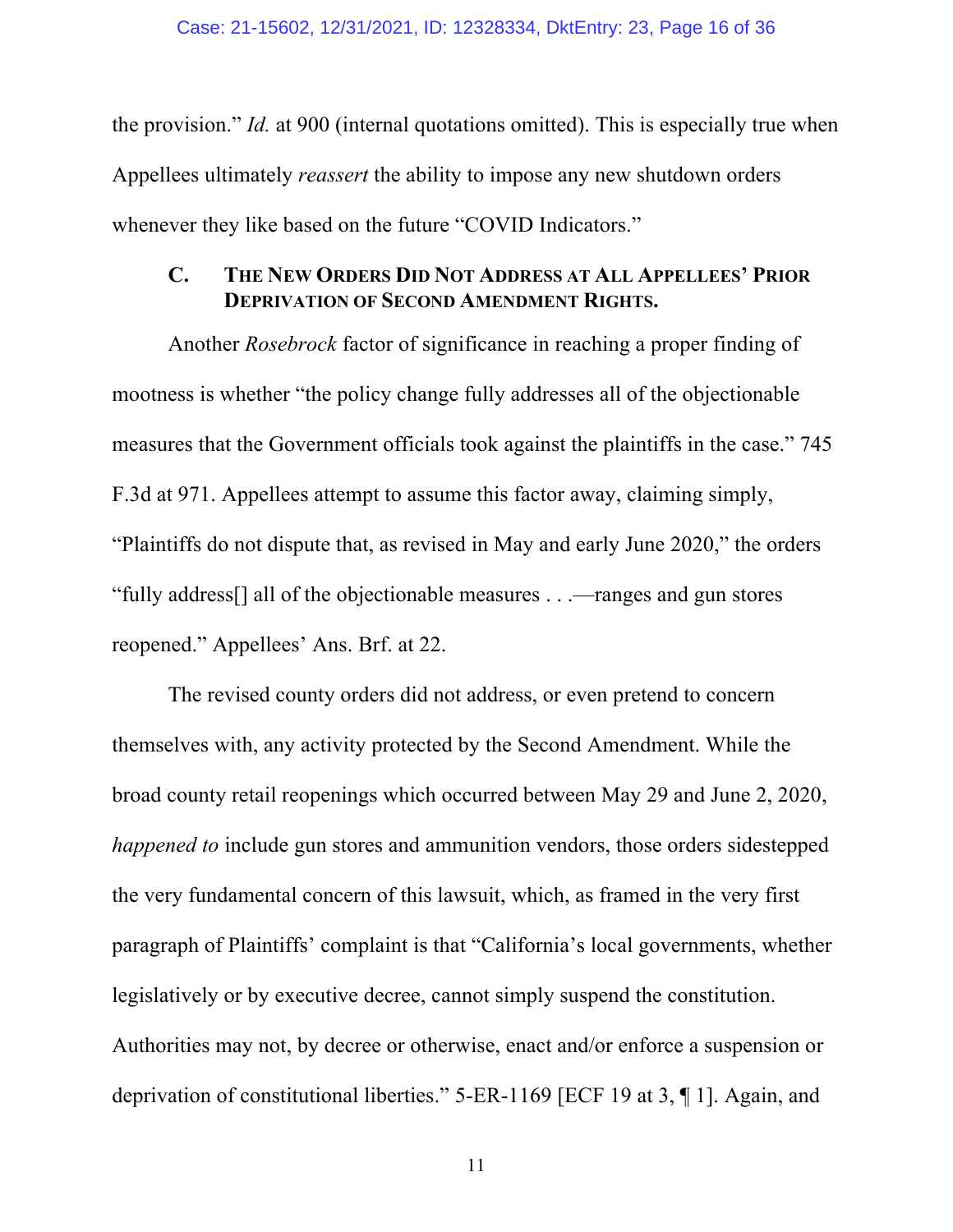#### Case: 21-15602, 12/31/2021, ID: 12328334, DktEntry: 23, Page 17 of 36

notably, Appellees admit their actions effected a "*deprivation*" of the rights at stake, Ans. Brf. 23, yet they persist in attempting to shirk any responsibility for it, *and* they claim they're free to do the same thing again without any consequence based on whatever they believe "COVID Indicators" may dictate as "essential" in the future. Worse, they seek to hide under a cloak of "mootness" that would strip the court in this case of the power to adjudicate the claims and require a brand-new lawsuit be brought against them before any court could do anything about any new orders.

The challenged actions of Appellees simply ran roughshod over Second Amendment considerations, a "deprivation" they now admit. Since then, Appellees have continued to justify the shutdowns as being necessary measures for our own good. In opposing Plaintiffs' request for preliminary injunctive relief, Appellees first flatly denied that Second Amendment rights were even implicated at all. 4- ER-921 [ECF 46 at 11:11-12 ("Plaintiffs cannot claim constitutional protection from broad, neutral health directives just because arms-related commerce would violate them.")]. And then, to the extent Appellees begrudgingly acknowledged *some* rights were being curtailed, their only justification for the infringement of *these* constitutional rights was that they were *also* burdening *other* constitutional rights. 4-ER-930 [ECF 46 at 20:25–27 ("Many institutions—bookstores, houses of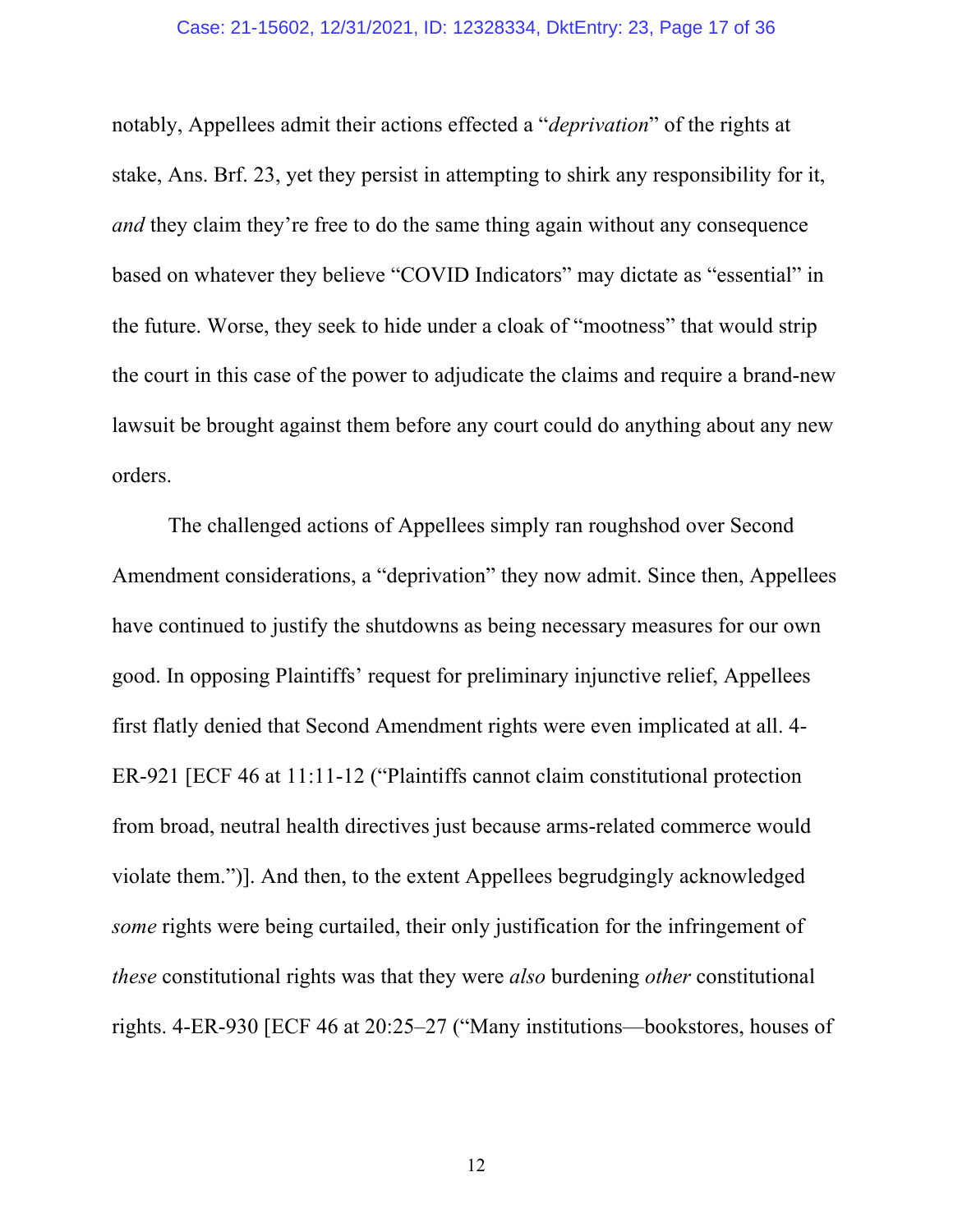#### Case: 21-15602, 12/31/2021, ID: 12328334, DktEntry: 23, Page 18 of 36

worship, libraries, schools, businesses that 'present erotic dancing' to name a few—can claim some constitutional status.")]

Beyond this, Appellees simply claimed that the county health officers were appropriately exercising their power to make judgment calls about what was "essential" for the needs of society during a "public health crisis." 4-ER-912 [ECF 46 at 2:10–12]; 4-ER-776 [ECF 46-11, ¶ 15].

Conspicuously absent from Appellees' self-proclaimed "Hierarchy of Needs," however, was the basic human need for personal security and self-defense. "Self-defense is a basic right, recognized by many legal systems from ancient times to the present day." *McDonald v. City of Chicago*, 561 U.S. 742, 767 (2010) (citing *District of Columbia v. Heller*, 554 U.S. 570, 599 (2008)). The right to selfdefense is "'the central component' of the Second Amendment right," which the Supreme Court declared years ago is a fundamental individual constitutional right. *Id.* It is not subject to suspension, even temporarily, in the name of public health crises. As it should go without saying, "even in a pandemic, the Constitution cannot be put away and forgotten." *Roman Catholic Diocese of Brooklyn v. Cuomo*, \_\_\_ U.S. \_\_\_, 141 S.Ct. 63, 68 (2020).

Appellees' revised orders which reopened retail operations did not address, mention, or even pay lip service to these real constitutional concerns. One day in June 2020, the doors simply reopened for everyone, and apparently Appellees just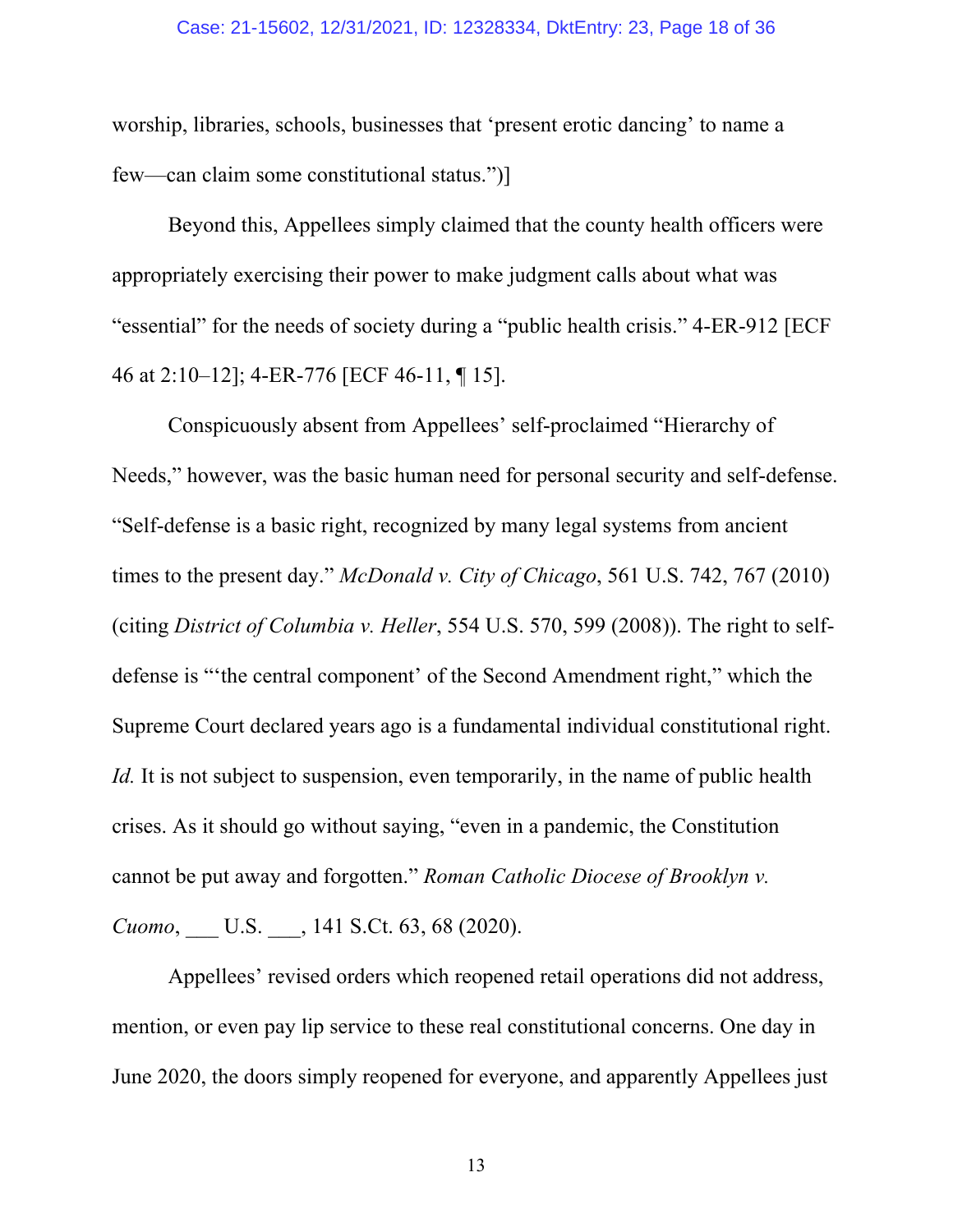#### Case: 21-15602, 12/31/2021, ID: 12328334, DktEntry: 23, Page 19 of 36

thought that was that. Plaintiffs' constitutional concerns about this deprivation of rights did not dissipate into thin air once *all* retail operations reopened in three of the four counties. But by expressly reserving to themselves the power to reinstate their shutdown orders at any time, as the data may direct them to do, and by not even pretending to care about these constitutional concerns, Appellees have left themselves open to further challenges which are not foreclosed by any repudiation of their prior policies, especially when they continue to insist they know best about what's good for everyone in the future and retain the power to effect more such shutdowns based on the evolving "COVID Indicators." Appellees' policy change in lifting the prior shutdown orders most assuredly did not "fully address[] all of the objectionable measures that the Government officials took against the plaintiffs in the case." *Rosebrock*, 745 F.3d at 971.

### **D. THAT THE PRESENT CASE WAS NOT A CATALYST FOR THE NEW POLICY FURTHER WEIGHS AGAINST A FINDING OF MOOTNESS.**

Appellees struggle to deal with the additional *Rosebrock* factor concerning whether "the case in question was the catalyst for the agency's adoption of the new policy," 745 F.3d at 972. They acknowledge this factor is potentially "neutral" at best, Ans. Brf. at 23—which, as the party with the burden, necessarily means it is of *no* benefit to them. Then, they attempt to conjure support for themselves here by challenging the plain language of *Rosebrock*, saying that this factor, if found true, actually weighs *in favor* of finding mootness. *Id.* at 23-24. They do this by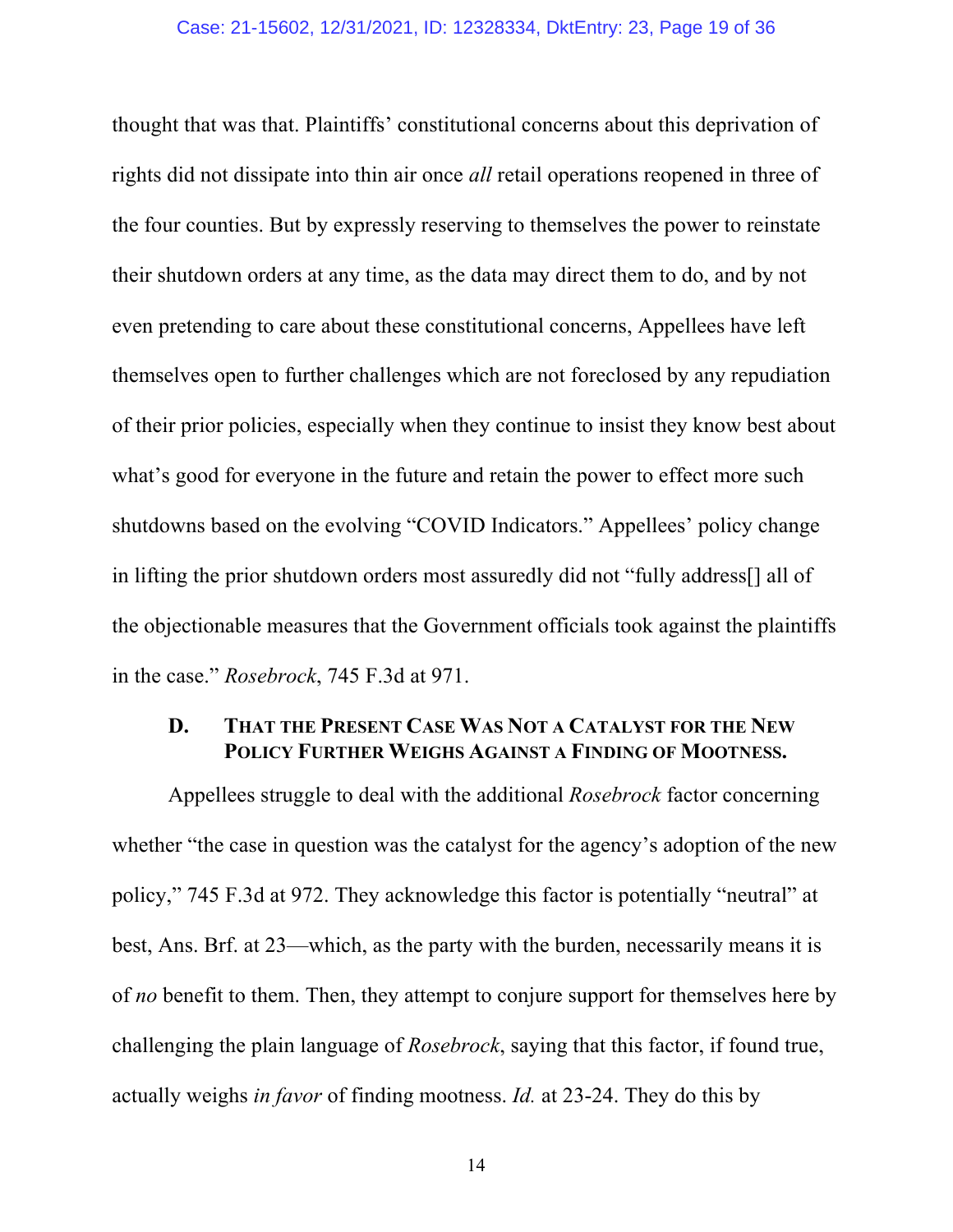#### Case: 21-15602, 12/31/2021, ID: 12328334, DktEntry: 23, Page 20 of 36

claiming the litigation catalyst factor isn't truly "an independent factor" but is instead subsumed within the factor concerning whether the defendant's change in policy "addressed all objectionable aspects of the challenged policy," such that any change in policy *not* litigation-driven should be seen as evidence of a lower likelihood of recurrence. *Id.* But as Appellees acknowledge, *Rosebrock* suggests the *opposite*—i.e., that "a case is more likely to be moot if litigation motivated the defendant's change in position." *Id.* at 23. This is a problem for Appellees because they admit the change in policy at issue was *not* driven by this litigation. *Id.* at 23- 24. But it only makes sense that the absence of a litigation-driven change must further weigh *against* a finding of mootness.

The *White* case illustrates the straightforward logic. There, HUD's "confession" that its policy change was motivated in part by the litigation, further demonstrated that the defendants were less likely to reinstate the offending policy in the first place. 227 F.3d at 1243; *see also Bell v. City of Boise*, 709 F.3d at 900 ("[t]he new policy [in *White*] was designed to protect the First Amendment rights of parties subject to HUD investigations[.])"). Litigation that prompts a policy change necessarily incentivizes the defendants not to return to those policies in the first place and necessarily reduces the likelihood of a recurrence, which in turn supports a finding of mootness.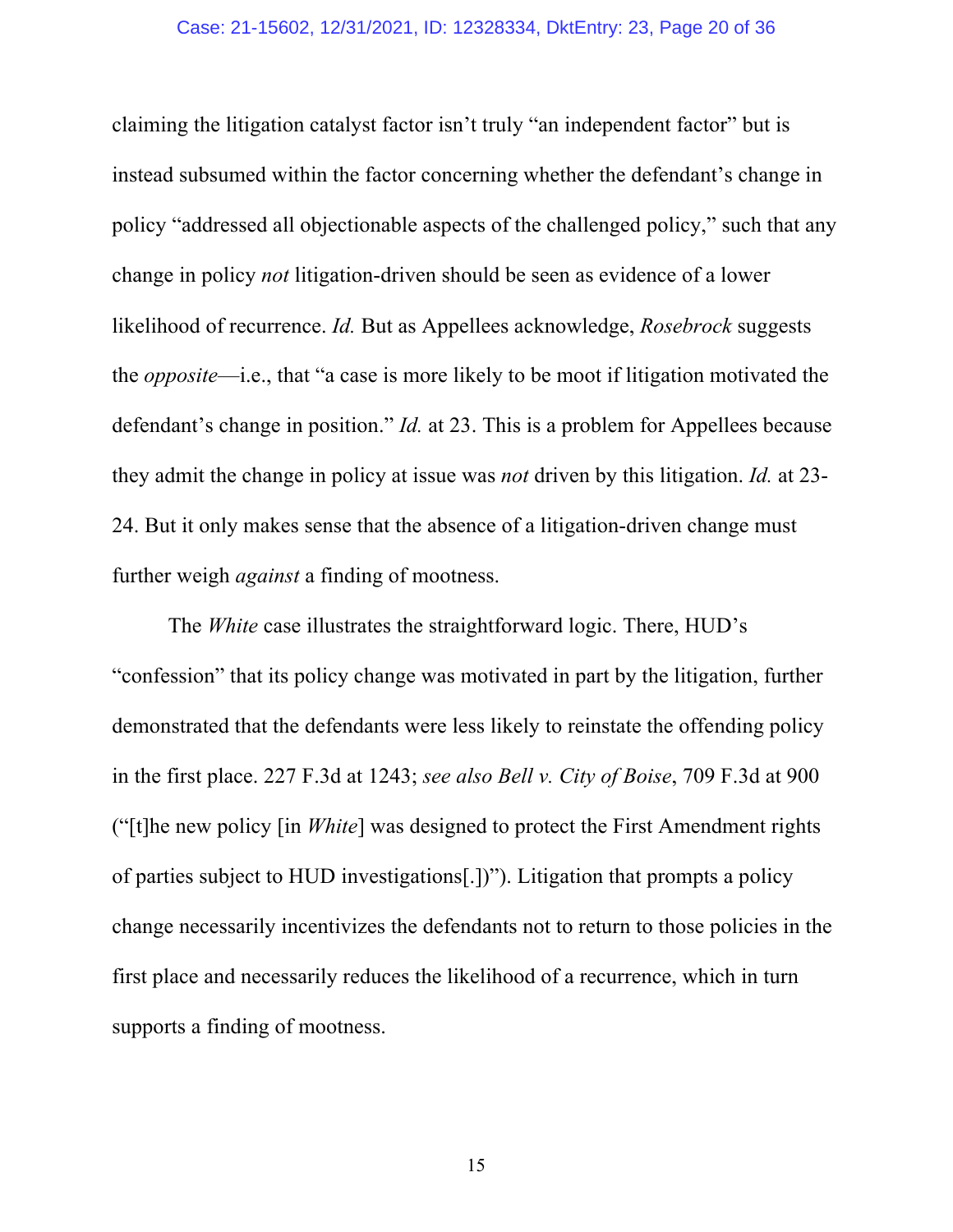Appellees can find no real support in *Sze v. I.N.S.*, 153 F.3d 1005 (9th Cir. 1998) (overruled on other grounds in *United States v. Hovsepian*, 359 F.3d 1144 (9th Cir. 2004)), for their claim that the significance of the litigation catalyst factor is the opposite of what *Rosebrock* says it is. *Sze* long preceded the 2014 opinion in *Rosebrock*, which coalesced and further clarified the relevant factors relevant to this analysis and, in any event, the primary basis for the finding of mootness there was the permanency of the change and the lack of any effective relief that court could grant as a consequence of the change: "the INS altered the [challenged] naturalization application process," as a direct result of which "the class of potential plaintiffs ha[d] effectively been closed." *Id.* at 1008-09.

Because this case was *not* an apparent catalyst for the lifting of the prior shutdown orders, as Appellees themselves boast, this factor weighs against them. Appellees have shown so little concern for the rights at stake here that the reinstatement of future shutdown orders is *quite* likely to include the firearms industry—especially if they get what they want here in being shielded from any liability under a cloak of mootness.

### **E. THE OTHER** *ROSEBROCK* **FACTORS ALSO DO NOT SUPPORT A MOOTNESS FINDING.**

Given that the *Rosebrock* factors most directly focused on the central inquiry of whether "it is absolutely clear the allegedly wrongful behavior could not reasonably be expected to recur" all weigh so heavy against a finding of mootness,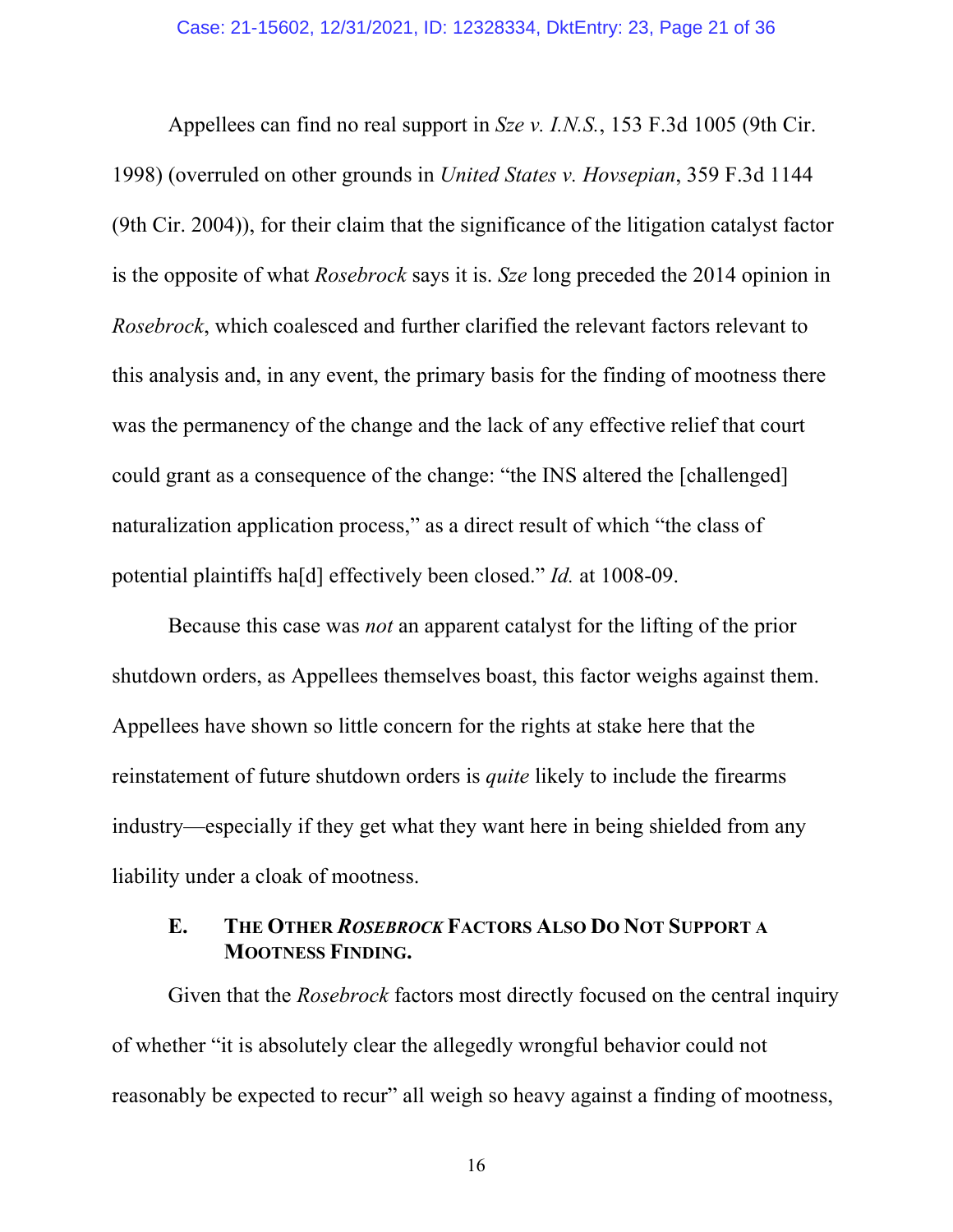#### Case: 21-15602, 12/31/2021, ID: 12328334, DktEntry: 23, Page 22 of 36

any counterweight that *may* be assigned the two remaining factors in this list of non-exhaustive factors cannot tip back the scales. *See Rosebrock*, 745 F.3d at 972 (considering whether "the policy has been in place for a long time when we consider mootness" and whether agency's officials have not engaged in similar conduct since the policy changed). While Appellees have not reinstated the shutdowns since lifting them in June 2020, 18 months is not necessarily a "long time" in the grand scheme of a pandemic whose length and trajectory are uncertain and which may persist years longer. *See* https://www.cnbc.com/2021/12/17/pfizerexecutives-say-covid-could-become-endemic-by-2024.html (predicting the pandemic will persist into 2024). Also, that the county officials have not *yet* decided to reimpose similar shutdowns is necessarily of little value in the balance when they continue insist upon the right to do so whenever they like, based on whatever dynamics of the "COVID Indicators" may strike them as warranting it.

## **II. THIS CONTROVERSY ALSO REMAINS LIVE BECAUSE IT IS "CAPABLE OF REPETITION, YET EVADING REVIEW."**

Appellees' strategy in dealing with the capable-of-repetition-yet-evadingreview exception is basically a riff off their theme that any future shutdown orders "would present a new controversy" involving "dissimilar circumstances" because they would be based on the health officials' read of the *then*-prevailing "COVID Indicators." Ans. Brf. at 16, 26, 29-30. But literal sameness is not required. A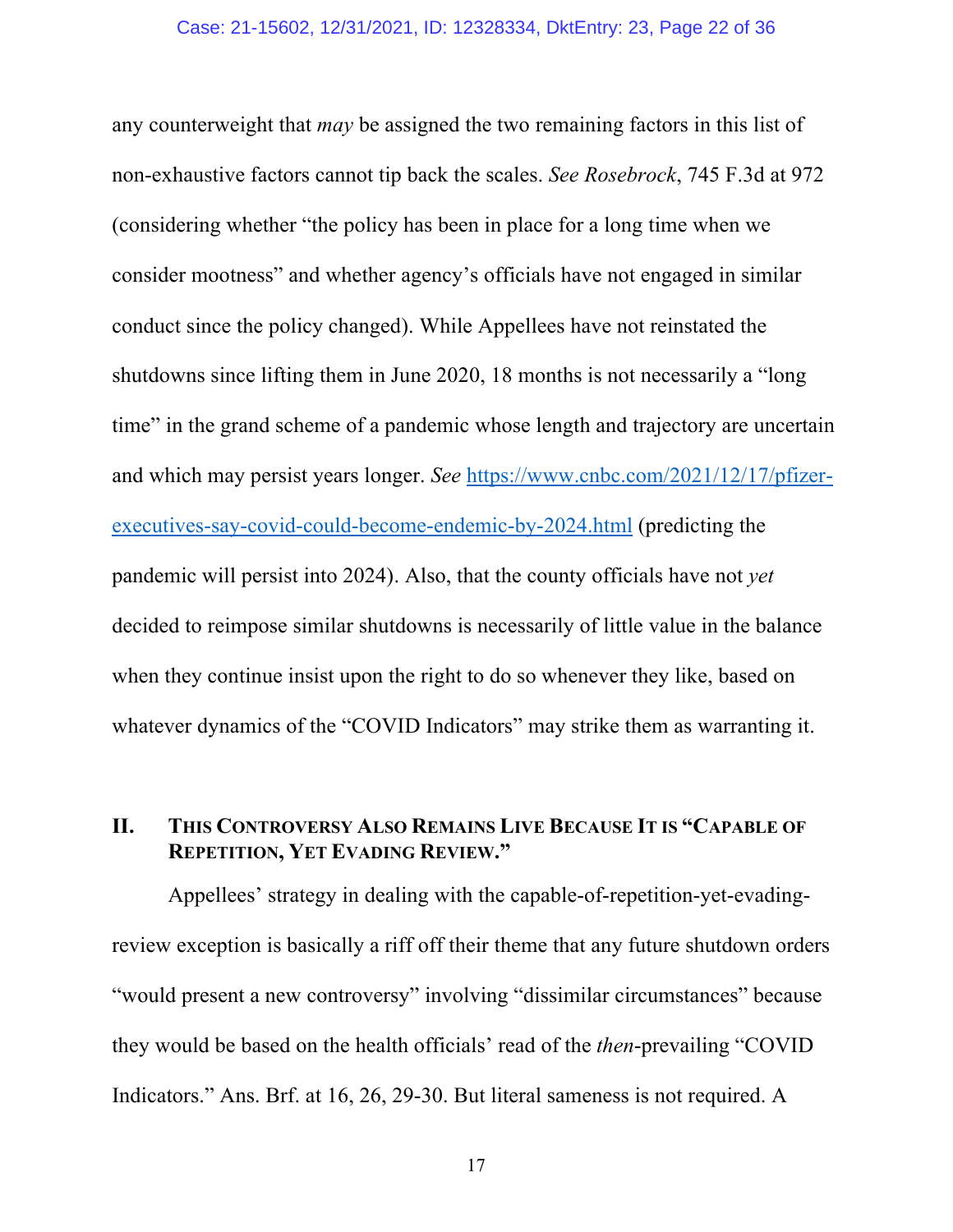"'demonstrated probability' that the same controversy will recur involving the same complaining party," *Murphy v. Hunt*, 455 U.S. at 482, does not require that the defendant's future action share all the same legally relevant characteristics, *Wis. Right to Life*, 551 U.S. at 463 (such a standard "asks for too much"). It merely requires a probability that "materially similar" circumstances will recur. *Id. Any* future shutdowns on the basis of "COVID Indicators" that shutter the firearms industry would necessarily present "materially similar" circumstances within the meaning of Article III's case and controversy requirement. It's that simple. The district court itself recognized this in explaining that Alameda County's mootness claim failed because it had not "committed to permanently abandoning the closure of non-essential retail businesses as a means of fighting COVID-19 or evinced any intent to exempt firearms retailers from future closures." ER 48 [ECF 80 at 9:11- 14]. Appellees also make no such commitment and evince no such intent, and that's enough for material similarity. And Appellees don't contest the existence of the only other element of this doctrine—that '"the challenged action is too short to allow full litigation."' Ans. Brf. at 30 (quoting *Native Village of Nuiqsut v. Bureau of Land Management*, 9 F.4th 1201, 1209 (9th Cir. 2021), and "assuming" its existence).

This case is readily distinguishable from the challenged actions of the oiland-gas and fish-and-game industries in the cases Appellees cite, all of which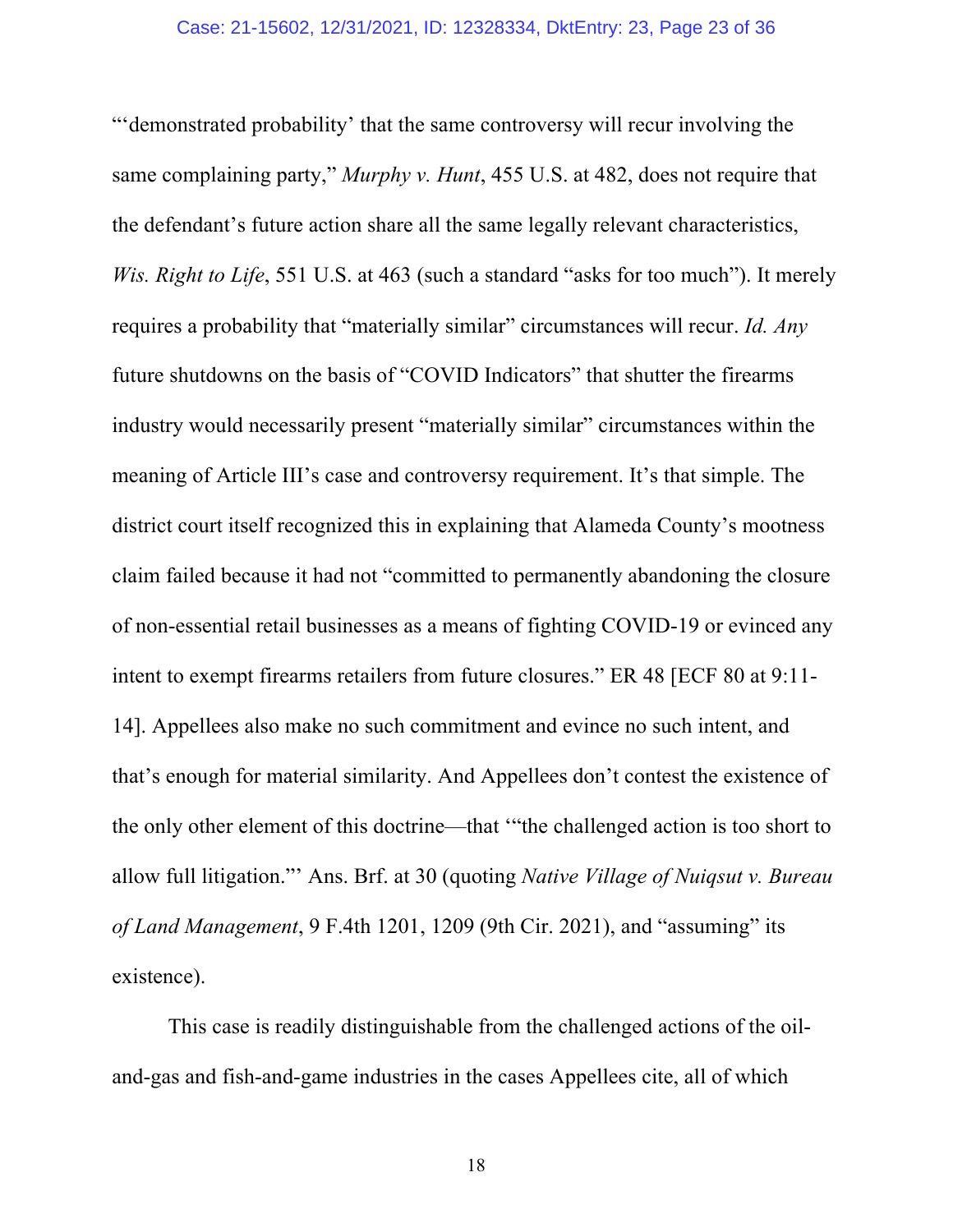#### Case: 21-15602, 12/31/2021, ID: 12328334, DktEntry: 23, Page 24 of 36

involved truly unique circumstances not likely to share material similarity with any future actions, and in two of which the courts expressly found the litigation was simply *not* too short to allow full litigation. Ans. Brf. at 23-24 (relying on *Public Utilities Com'n of State of Cal. v. F.E.R.C.*, 100 F.3d 1451 (9th Cir. 1996); *Shoshone-Bannock Tribes v. Fish & Game Com'n, Idaho*, 442 F.3d 1278 (9th Cir. 1994); *Idaho Dept. of Fish & Game v. National Marine Fisheries Service*, 56 F.3d 1071 (9th Cir. 1995); and *Ramsey v. Kantor*, 96 F.3d 434 (9th Cir. 1996)).

Ultimately, whether this case is moot is not dependent on the rise and fall of "COVID-19 Indicators," nor is this a contest about what the data might portend. The pandemic is with us for the foreseeable future, and thus, the inquiry is properly focused on local health officials' express advisories that they may reinstate COVID-19 shutdown orders, regressively subjecting Plaintiffs to unconstitutional policies, at any time. *See County of Los Angeles Dept. of Public Health v. Superior Court*, 61 Cal.App.5th 478, 487 (2021) (because "[Los Angeles] County has made it clear that it may re-impose its prohibition on outdoor dining if the region faces another [COVID-19] surge," the claim challenging its previous prohibition "fits squarely within" this exception to the mootness doctrine).

Because there is a "demonstrated probability that the same controversy will recur involving the same complaining party," these claims are capable of repetition, yet evading review, and are thus fully justiciable.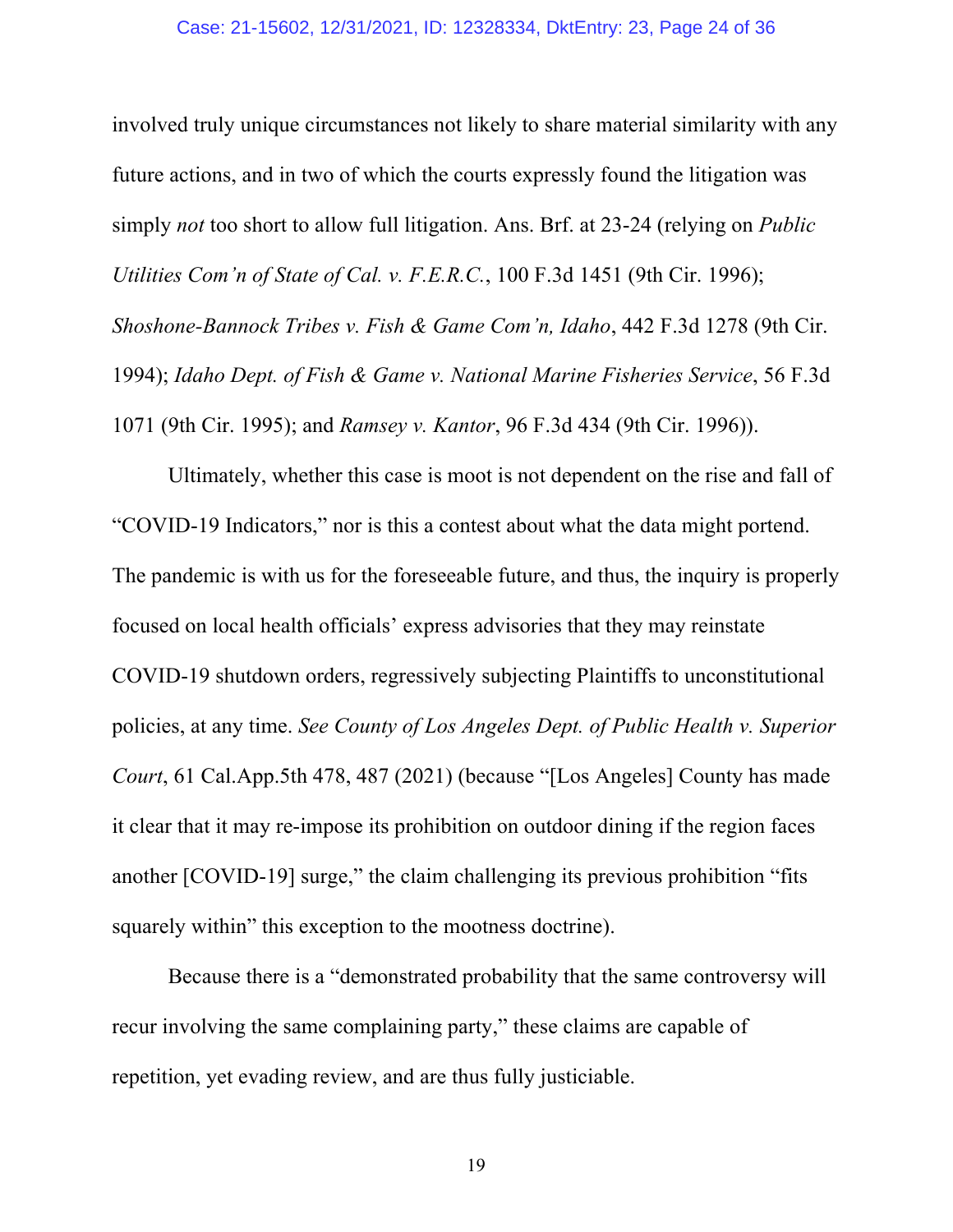### **III. PLAINTIFFS CONTINUE TO MAINTAIN A LIVE CLAIM FOR NOMINAL DAMAGES FOR THE DEPRIVATION** *ALREADY* **INFLICTED.**

### **A. PLAINTIFFS' NOMINAL DAMAGES CLAIM PRECLUDES A FINDING OF MOOTNESS.**

Plaintiffs continue to maintain a claim for nominal damages, as pled in their complaint, a fact which the district court expressly recognized. 1-ER-11 [ECF 61 at 5:22]. On *de novo* review here, in addition to the other independent reasons this case remains live, this fact prevents dismissal of the case as moot. *Bernhardt v. County of Los Angeles*, 279 F.3d 862, 872 (9th Cir. 2002).

Appellees cite a series of cases as purported analogies in support of the proposition that Plaintiffs "forfeited" the right to raise the *argument* that the effect of their properly pleaded *claim* for nominal damages is to preclude dismissal. Ans. Brf. at 38-42. Several of these cases necessarily lack any precedential value in being unpublished or from other circuits, but they're all entirely unavailing. In four of the cases, the party seeking to avoid mootness on the basis of a claim for nominal or other monetary damages failed to raise such a claim *at all* in the district, asserting the claim for the first time on appeal. *County Motors, Inc. v. General Motors Corp.*, 278 F.3d 40, 43 (1st Cir. 2002) (the county never requested nominal damages in the trial court and never argued it was entitled to them until its reply brief on appeal); *Fitzgerald v. Century Park, Inc.*, 642 F.2d 356, 359 (9th Cir. 1981) (Fitzgerald's claim for nominal damages was raised "for the first time, on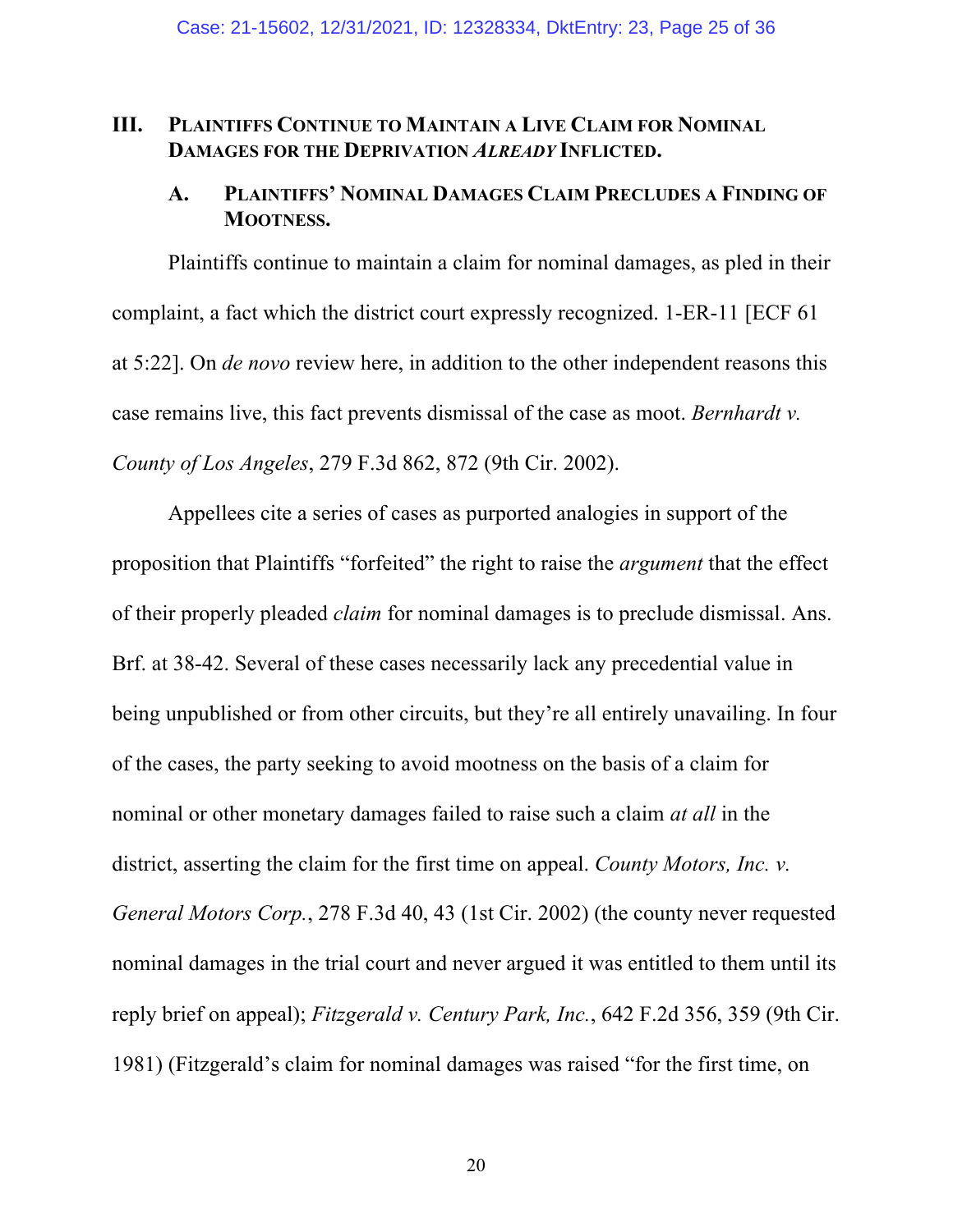appeal to this court"); *Alpha Painting & Construction Company, Inc. v. Delaware River Port Authority of Pennsylvania New Jersey*, 822 Fed.Appx. 61, 66-68 (3d Cir. 2020) (Alpha *expressly declared* in the trial court that it was *not* seeking any damages, but then argued on it appeal that the district court maintained jurisdiction because "it *could* have awarded nominal damages"); *Seven Words LLC v. Network Solutions*, 260 F.3d 1089, 1097 (9th Cir. 2002) (Seven Words raised no claim for nominal damages until just "days before oral argument" on appeal, in a "particularly self-serving," last-minute attempt to avoid a mootness problem).

The case of *Walsh v. Nevada Dept. of Human Resources*, 471 F.3d 1033 (9th Cir. 2006) is the same, with the only difference being that the claim of concern was one for injunctive relief, which Walsh forfeited because she had never pleaded for any such relief in the district court. *Id.* at 1036-37. In *Espinosa* and *Arizona*, the obvious problem with the nominal damages claims was that they were purportedly asserted against *state* defendants against whom such damages do not lie as a matter of law. *Espinosa v. Dzurenda*, 775 Fed.Appx. 362, 363 n.2 (9th Cir. 2019); *Arizonans for Official English v. Arizona*, 520 U.S. 43, 68, 71 (1997).

The *AMA* and *Young* cases have nothing to do with nominal damages claims and concern only the unremarkable principle that "exceptional circumstances" are normally required for *claims* to be raised for the first time on appeal, *AMA Multimedia, LLC v. Wanat*, 970 F.3d 1201, 1214–15 (9th Cir. 2020), and that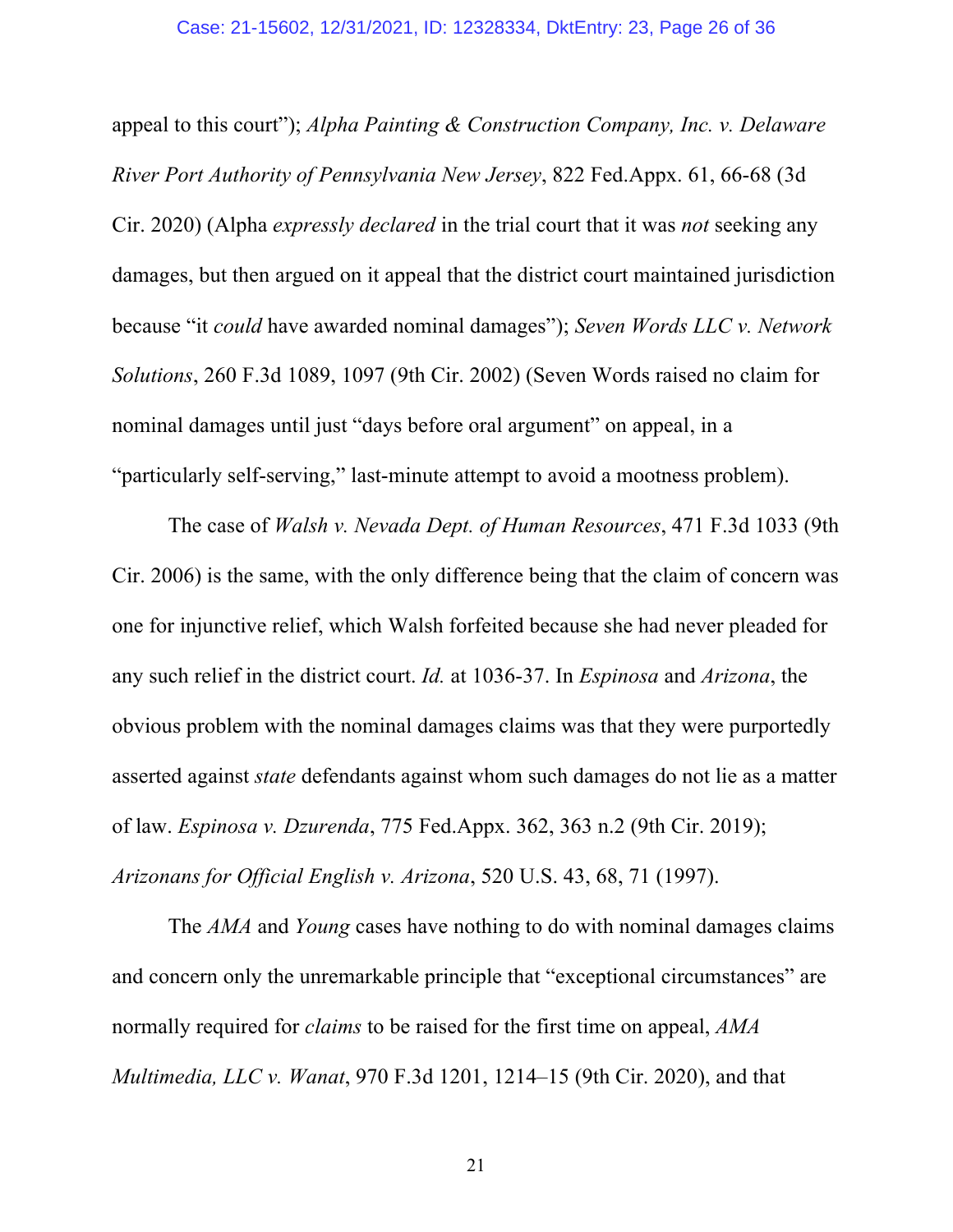#### Case: 21-15602, 12/31/2021, ID: 12328334, DktEntry: 23, Page 27 of 36

parties may "request reconsideration" of adverse district court rulings, *Young v. Hawaii*, 992 F.3d 765, 779 (9th Cir. 2021). In the *AMA* case, the main reason the court declined to exercise its discretion to consider the claim for the first time was that it presented what was "plainly a factual question," not a "pure question of law," and considering it would have prejudiced the other party. *AMA* at 1214-15.

Here, Plaintiffs *did* raise a claim of nominal damages in the district court, through a properly pleaded claim for such damages in their Complaint, quite unlike in the cases Appellees cite as purported analogies. *See Seven Words*, 260 F.3d at 1097-98 (quoting *Boucher v. Syracuse Univ.*, 164 F.3d 113, 118 (2d Cir. 1999) ('"[a] request for damages ... will not avoid mootness if it was inserted *after the complaint was filed* in an attempt to breathe life into a moribund dispute"') (italics added). The district court's *sua sponte* dismissal here is to be treated with the same standard as a motion to dismiss under Rule 12(b). *Dodd v. Spokane County, Washington*, 393 F.2d 330, 334 (9th Cir. 1968). Thus, the focus is whether the Complaint itself properly alleges nominal damages. And the court expressly recognized it did, but at the same time overlooked Plaintiffs' nominal damages claim in its hasty dismissal of the claims against Appellees. 1-ER-11 [ECF 61 at 5:22].

The assertion of the nominal damages claim in the Complaint alone suffices to preclude a finding of mootness based on the defendant's cessation of the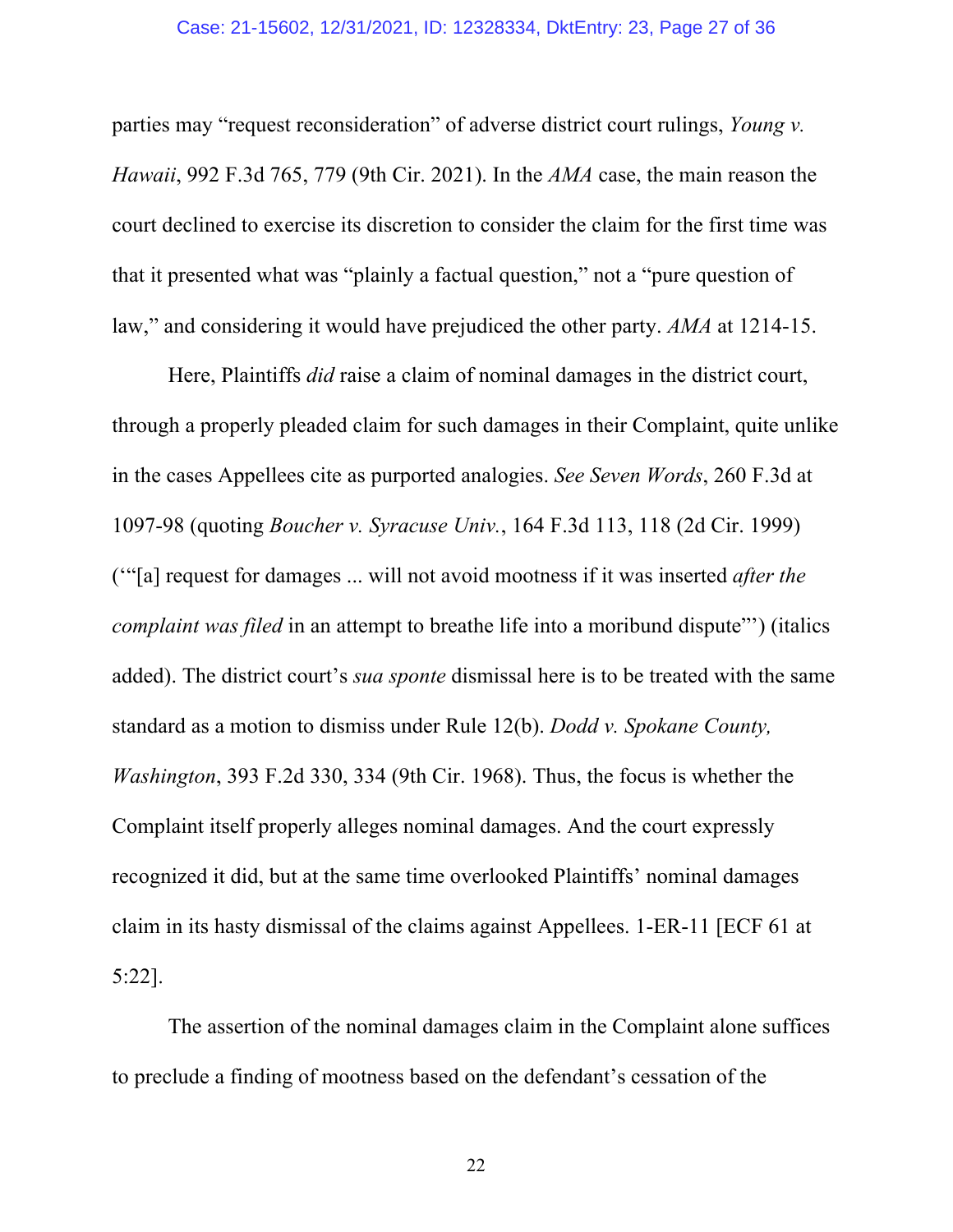challenged conduct or other changes in circumstances during the pendency of the case. While Appellees unpersuasively attempt to set aside *Bernhardt*, Ans. Brf. at 44-45, they can't avoid the fundamental point that the case unmistakably shows a party need not specifically argue before the district court each and every issue relevant to the existence or non-existence of the district court's jurisdiction, and in particular need not specifically argue the well-settled point that the effect of a nominal damages claim is to necessarily preclude mootness. *Bernhardt*, 279 F.3d at 871 ("Although mootness was not raised by the County or briefed by the parties—other than Bernhardt's assertion that injuries 'capable of repetition, yet evading review' are an exception to mootness—we must raise issues concerning our subject matter jurisdiction sua sponte," including the issue that the plaintiff's "possible entitlement to nominal damages creates a continuing live controversy"); *see also*, *Johnson v. Rancho Santiago Cmty. Coll. Dist.*, 623 F.3d 1011, 1018–19 (9th Cir. 2010) ("the plaintiffs' prayer for nominal damages for their substantive due process, procedural due process, and equal protection claims prevents those claims from becoming moot"); *Draper v. Coombs*, 792 F.2d 915, 922 (9th Cir. 1986) ("Even assuming that Draper did not suffer actual damages as a result of the unlawful extradition, his complaint stated valid section 1983 claims for nominal damages."); *Praise Christian Ctr. v. City of Huntington Beach*, 352 F. App'x 196,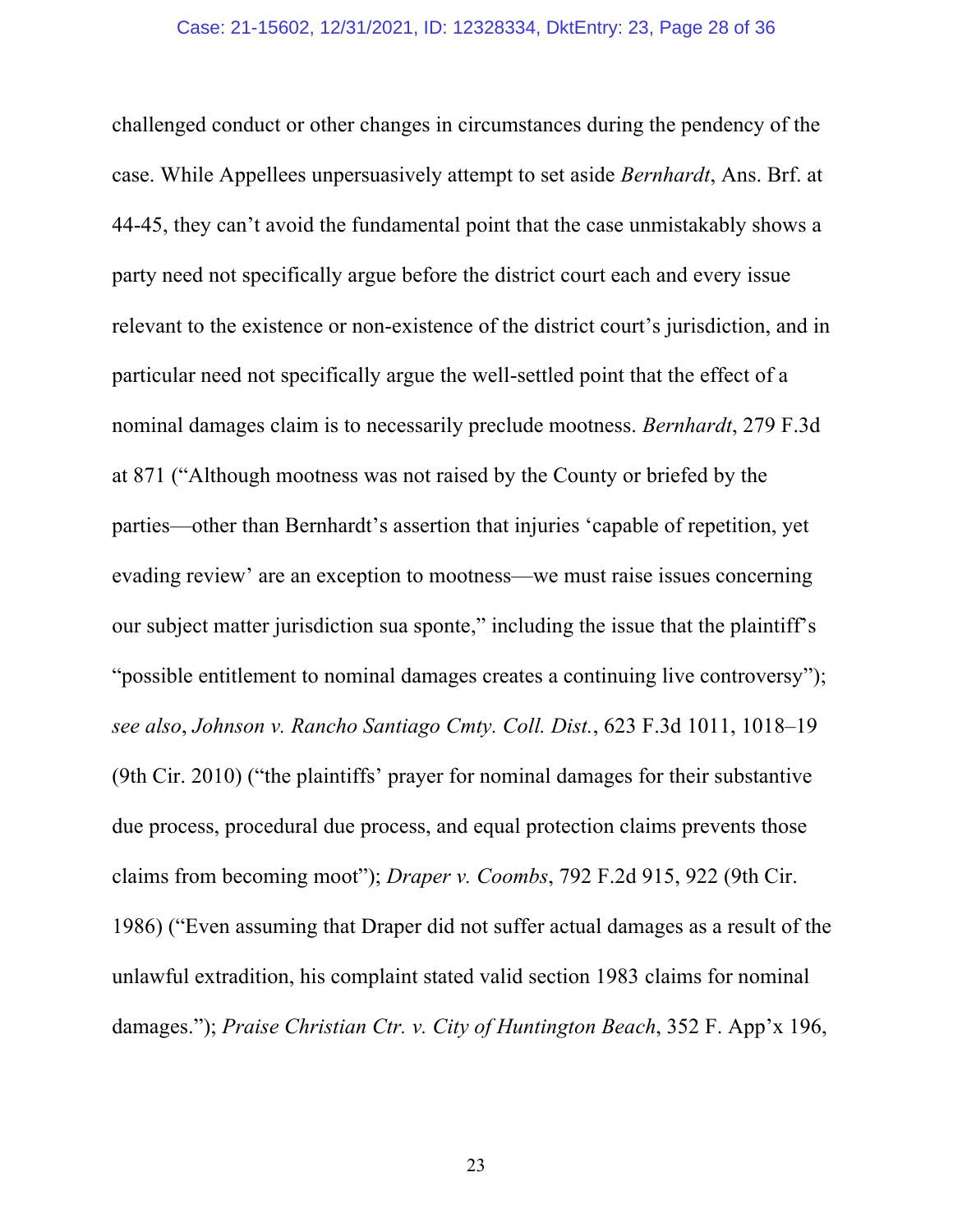198 (9th Cir. 2009) ("A claim for nominal damages creates the requisite personal interest necessary to maintain a claim's justiciability.").

Further, while Appellees had *intended* to file a motion to dismiss under Rule 12(b), 3-ER-579 [ECF 100 at 58:2-9], and presumably would have done so had the district court not abruptly handed them a win with its *sua sponte* dismissal of the claims against them, that never happened in light of the dismissal. Thus, *Carvalho v. Equifax Information Services, LLC*, 629 F.3d 876, 888 (9th Cir. 2010), does not stand for the proposition that Plaintiffs have "effectively abandoned" the argument that the nominal damages claim precludes a finding of mootness, as Appellees say. Ans. Brf. at 38. *Carvalho* concerned the plaintiff's failure to raise a particular claim *in response* to an argument the defendant asserted in a motion to dismiss. *Id. If* Appellees had pursued such a motion and *if* Appellees had argued in the motion that the nominal damages claim did not preclude a finding of mootness, *then* certainly Plaintiffs would have *responded to* that argument.

But the law is clear that Plaintiffs were not required to put before the court each and every issue or argument with potential bearing on the question of the court's continuing jurisdiction, particularly at this preliminary stage of the case. Again, it is the job of the court, not the parties, to identify and consider all factors significant to a proper determination of jurisdictional questions. The "long held and often restated duty" of the courts is "to examine *sua sponte* whether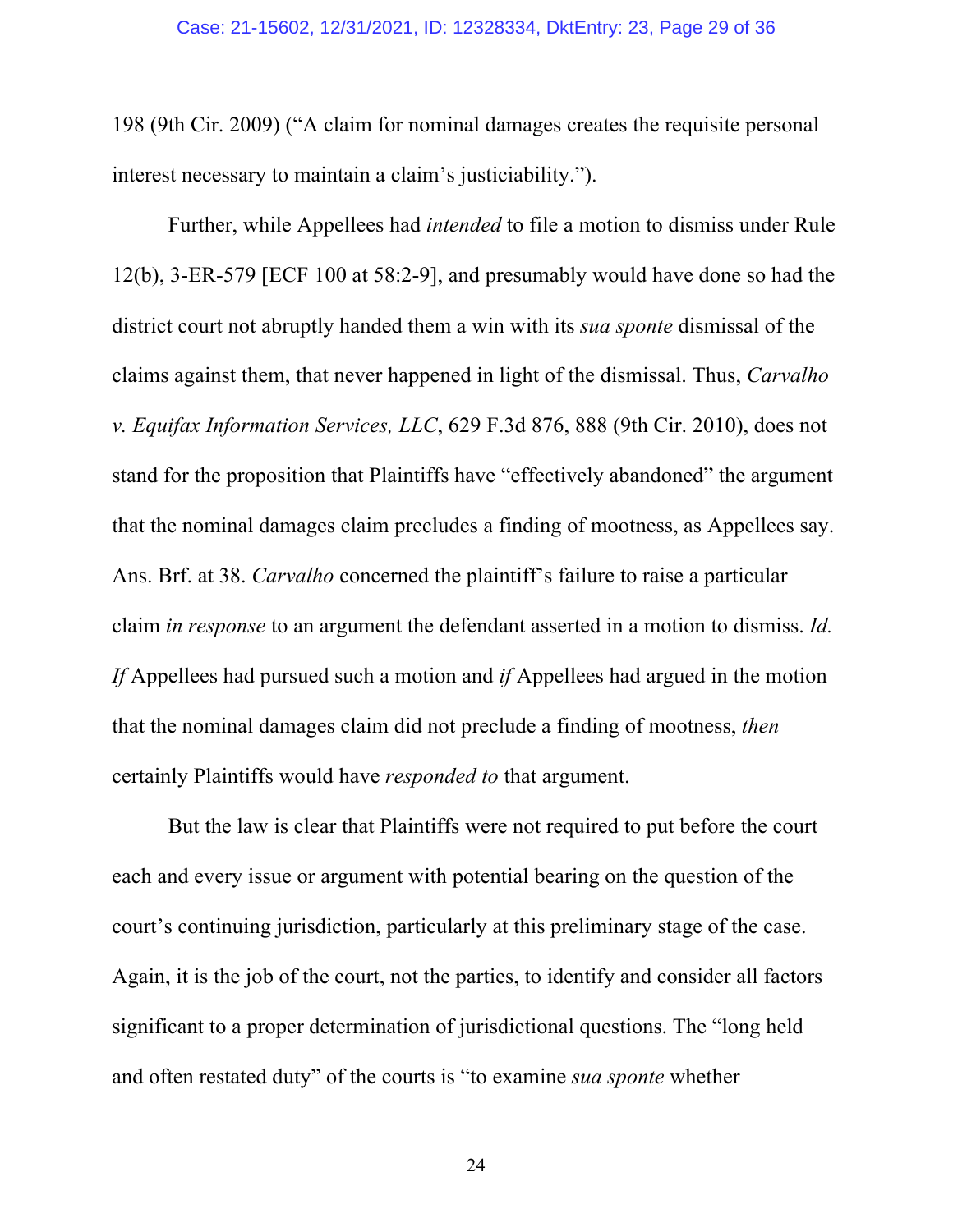#### Case: 21-15602, 12/31/2021, ID: 12328334, DktEntry: 23, Page 30 of 36

jurisdiction exists, "regardless of how the parties have framed their claims." *Naruto v. Slater*, 888 F.3d 418, 423 n.5 (9th Cir. 2018). Courts are "obligated" to consider such issues *sua sponte* even if "the parties have disclaimed or have not presented" them. *Gonzalez v. Thaler*, 565 U.S. 134, 141 (2012).

Accordingly, Plaintiffs could not and did not "forfeit" or "waive" the right to raise the argument that the effect of their nominal damages claim is to preclude mootness. They can make any argument on appeal concerning the effect of that claim, *Yee v. City of Escondido*, 503 U.S. 519, 534 (1992), which, again, the district court was duty-bound to consider in any proper jurisdictional analysis.

### **B. THE CONTEXT OF THE PARTIES' BRIEFING AND ARGUMENTS WAS LIMITED TO THE EFFECT OF THE** *CURBSIDE DELIVERY OPTION* **ON THE JUSTICIABILITY OF THE PROSPECTIVE RELIEF BEING SOUGHT .**

It bears emphasis here that the specific change in the counties' policies which prompted the district court to dismiss the claims against them on June 2, 2020 was *not* the same condition upon which "supplemental briefing" regarding Plaintiffs' motion for preliminary injunction was actually requested and offered. Again, just one day before the hearing on this motion, all four counties presented the district court with revised health orders that then allowed storefront or "curbside delivery" of most retail items. The supplemental briefing thus focused on whether *that* change rendered the requested prospective injunctive relief moot.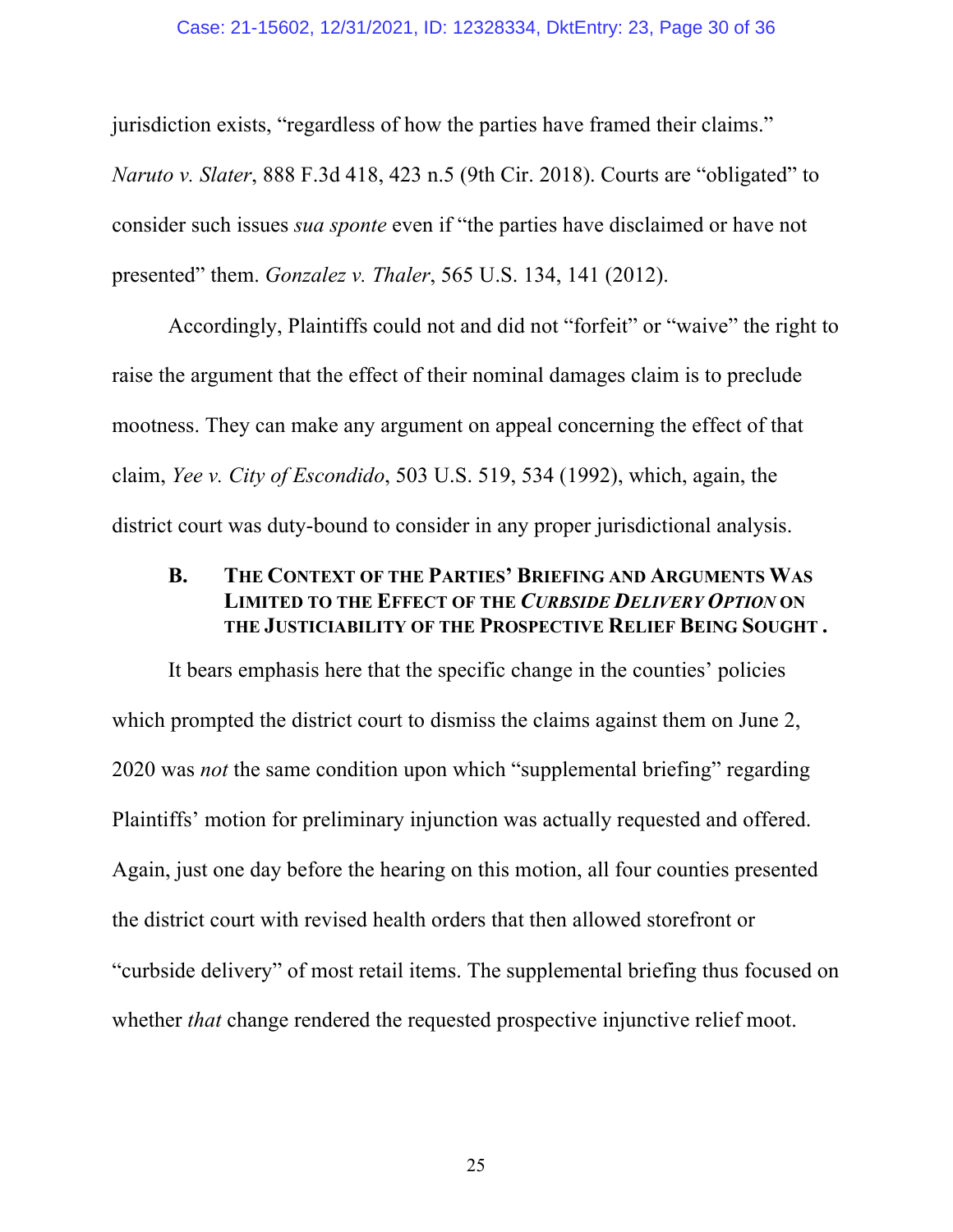#### Case: 21-15602, 12/31/2021, ID: 12328334, DktEntry: 23, Page 31 of 36

In response to *this* changed condition, which the parties discussed at the hearing, the district court was earnestly working through a particular conundrum: Were there any legal or regulatory impediments to allowing outdoor transactions for firearm and ammunition sales generally?

Plaintiffs, who are well familiar with the intricacies of California's firearm purchasing regulations, were the ones to initially discuss and suggest supplemental briefing concerning the myriad state laws that effectively prevent "curbside delivery" of firearms and ammunition. 3-ER-528-529 [ECF 100 at 7:22–8:3, 8:4- 11]. The district court understood Plaintiffs' point, and advised, "I don't want you to use up all of your argument time on this point." *Id.* [ECF 100 at 8:15–16]. After additional colloquy on the "myriad of landmines" that people would encounter trying to engage in outdoor firearm transactions, 3-ER-529-530 [ECF 100 at 8:15 – 9:25], the court suggested the parties move on to the substance of Plaintiffs' motion, and if there was disagreement on the part of the Appellees as to "whether there is a mootness issue here, […] then we can either get more argument on that point now or have supplemental briefing or something like that[.]" 3-ER-531 [ECF 100 at 10:1–8]. The parties moved on to discuss, and spent the bulk of their time discussing, the merits of the underlying motion.

Later, the court returned to the issue of mootness, saying it believed the further development of the record was necessary to resolve the issue, in particular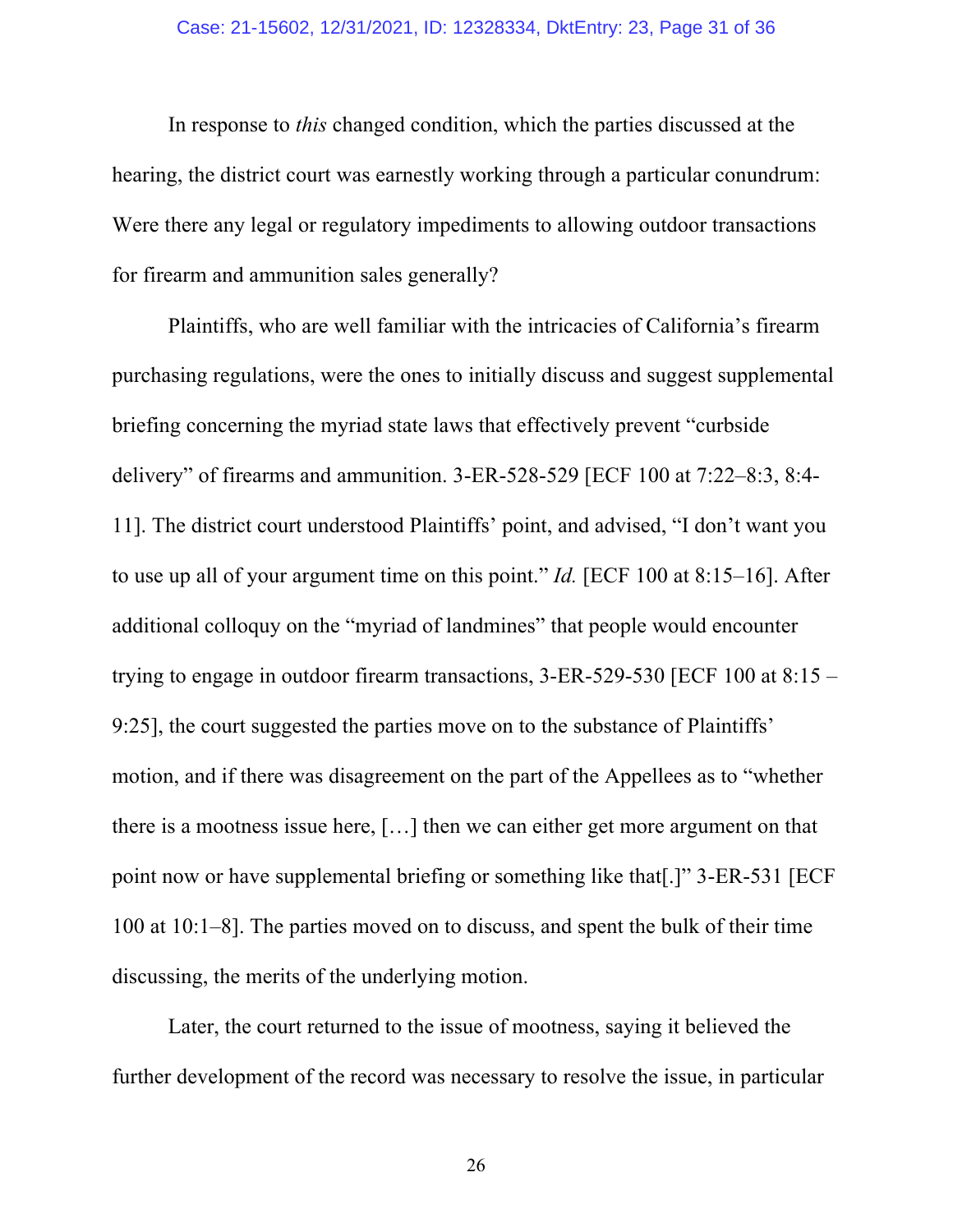to address the extent to which the ability to conduct outdoor sales or deliveries was impacted by the statutory constraints that Plaintiffs had cited. 3-ER-544 [ECF 100 at 23:3–17]. Appellees' counsel responded: "I agree. If they're right that they cannot sell firearms under some other law except inside, and we are saying we can't—they can't do it inside, *then that aspect of the issue would not be moot*. I think we do need to see more from them on that." *Id*. [ECF 100 at 23:18–22 (emphasis added)]. So, the real question before the court at that time, as even counsel for Appellees put it, was not whether the claims were moot for all intents and purposes, including as to the alleged constitutional injury *already inflicted*, but whether and the extent to which the new "curbside delivery" option rendered moot the request for *prospective* injunctive relief. 3-ER-539 [ECF 100 at 18:14–21].

It was in response to *this* discussion and directive of the court—which concerned the necessity of *prospective injunctive relief*, not retrospective relief for past constitutional injury—that Plaintiffs prepared and submitted their supplemental briefing focused on the impact of the change permitting curbside delivery as that pertained to mootness. Appellees' supplemental briefing confirms the true focus of this litigation was to address whether the request for preliminary injunctive relief was moot in light of the new curbside delivery option for retail. *See e.g.*, 3-ER-498 [ECF 55 at 1:22]; 3-ER-499-503 [ECF 55 at 2:19–6:22; 3-ER-504-505 [ECF 55 at 7:2–8:17]; 3-ER-505 [ECF 55 at 8:18].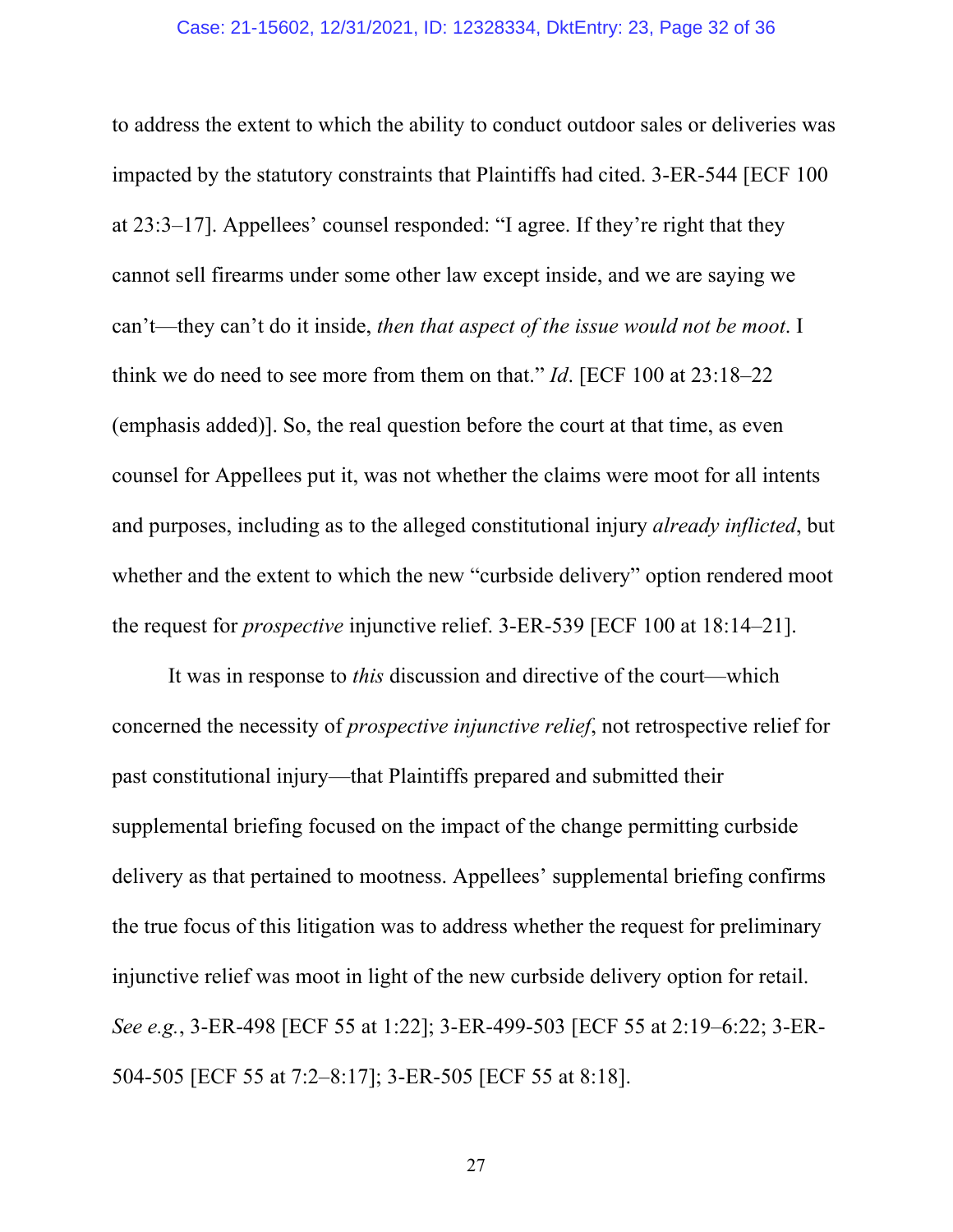At the time, there was no discussion or requested briefing on the issue of mootness generally, much less specifically as to the nominal damages claim seeking *retrospective* relief for the past constitutional injuries. If a party has no reason to assert an argument below, it should not be penalized for failing to respond or raise arguments about theoretical developments that did not exist at the time. In *Yniguez v. State of Arizona*, 975 F.2d 646 (9th Cir. 1992), the Ninth Circuit considered the plaintiff's constitutional challenge to Arizona's adoption of English as an official language of the state. The state raised the "suggestion of mootness" following revelation that the plaintiff had left her state employment while the matter was on appeal. *Id.*, at 647. This Court held: "Although the plaintiff may no longer be affected by the English only provision, that does not render her action moot. The plaintiff's constitutional claims may entitle her to an award of nominal damages." *Id*. (citing *Carey v. Piphus*, 435 U.S. 247, 258–59 (1978)). Furthermore, the Court went so far as to permit the plaintiff to crossappeal the district court's implicit denial of a request for nominal damages, *even though she did not specifically raise that claim*, because "she had no reason to seek this form of relief at the time of the district court's judgment." *Yniguez*, 975 F.2d at 647 n.2.

Similarly, here, Plaintiffs had no reason to raise any arguments concerning the effect of the nominal damages claim on the question of mootness, because such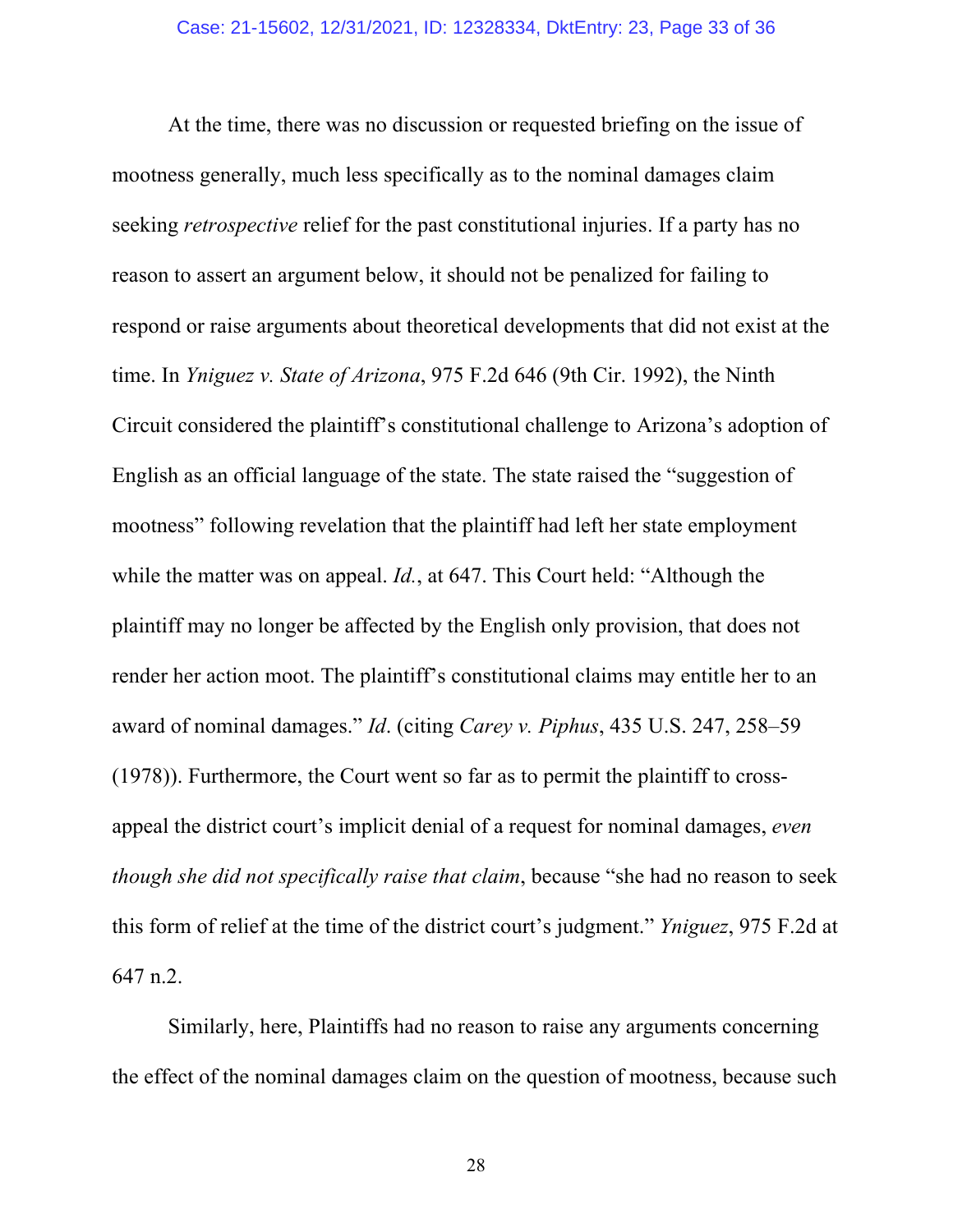#### Case: 21-15602, 12/31/2021, ID: 12328334, DktEntry: 23, Page 34 of 36

arguments go to the *retrospective* relief they sought for the past injury, not the *prospective* relief actually at issue in the context of the parties' briefing and arguments on Plaintiffs' motion for preliminary injunction. It was only later, after *new* orders in three of the four counties permitting the resumption all retail operations, that the question of mootness *generally* truly presented itself. But the district court then immediately dismissed the claims against Appellees, without requesting any further briefing or argument of the parties about whether the claims were moot in *all* respects, including the retrospective relief Plaintiffs sought.

Finally, even if Plaintiffs' argument about the legal effect of the nominal damages claim on the question of mootness could properly be considered forfeited, the argument raises "a pure question of law and the record is sufficient to review the issue," which this Court has broad discretion to consider on appeal. *Community House, Inc. v. City of Boise, Idaho*, 623 F.3d 945, 968 (9th Cir. 2010).

#### **CONCLUSION**

The district court's order should be reversed.

Dated: December 31, 2021 **SEILER EPSTEIN LLP**

s/ George M. Lee George M. Lee

*Counsel for Plaintiffs-Appellants*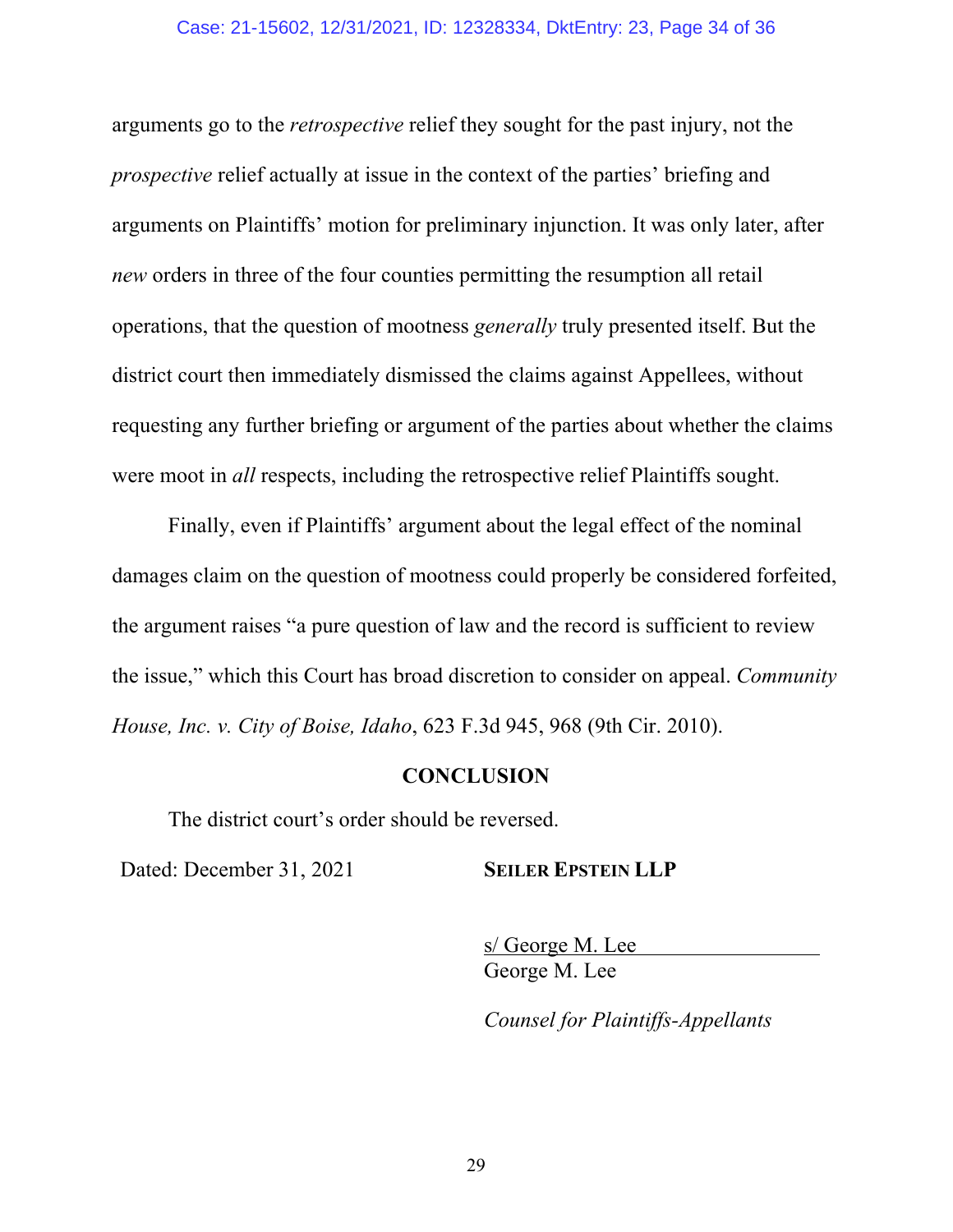### **UNITED STATES COURT OF APPEALS FOR THE NINTH CIRCUIT**

### **FORM 8. CERTIFICATE OF COMPLIANCE FOR BRIEFS**

*Instructions for this form: http://www.ca9.uscourts.gov/forms/form08instructions.pdf*

**9th Cir. Case Number(s)** 21-15602

I am the attorney or self-represented party.

**This brief contains 6,977 words,** excluding the items exempted

by Fed. R. App. P. 32(f). The brief's type size and typeface comply with Fed. R.

App. P. 32(a)(5) and (6).

I certify that this brief *(select only one)*:

[X] complies with the word limit of Cir. R. 32-1.

[ ] is a **cross-appeal** brief and complies with the word limit of Cir. R. 28.1-1.

- [ ] is an **amicus** brief and complies with the word limit of Fed. R. App. P. 29(a)(5), Cir. R. 29-2(c)(2), or Cir. R. 29-2(c)(3).
- [ ] is for a **death penalty** case and complies with the word limit of Cir. R. 32-4.
- [ ] complies with the longer length limit permitted by Cir. R. 32-2(b) because *(select only one)*:

[ ] it is a joint brief submitted by separately represented parties;

- [ ] a party or parties are filing a single brief in response to multiple briefs; or
- [ ] a party or parties are filing a single brief in response to a longer joint brief.
- $\lceil$   $\lceil$  complies with the length limit designated by court order dated
- $\lceil$  1 is accompanied by a motion to file a longer brief pursuant to Cir. R. 32-2(a).

**Signature** s/ George M. Lee **Date** December 31, 2021 *(use "*s/[typed name]*" to sign electronically filed documents)*